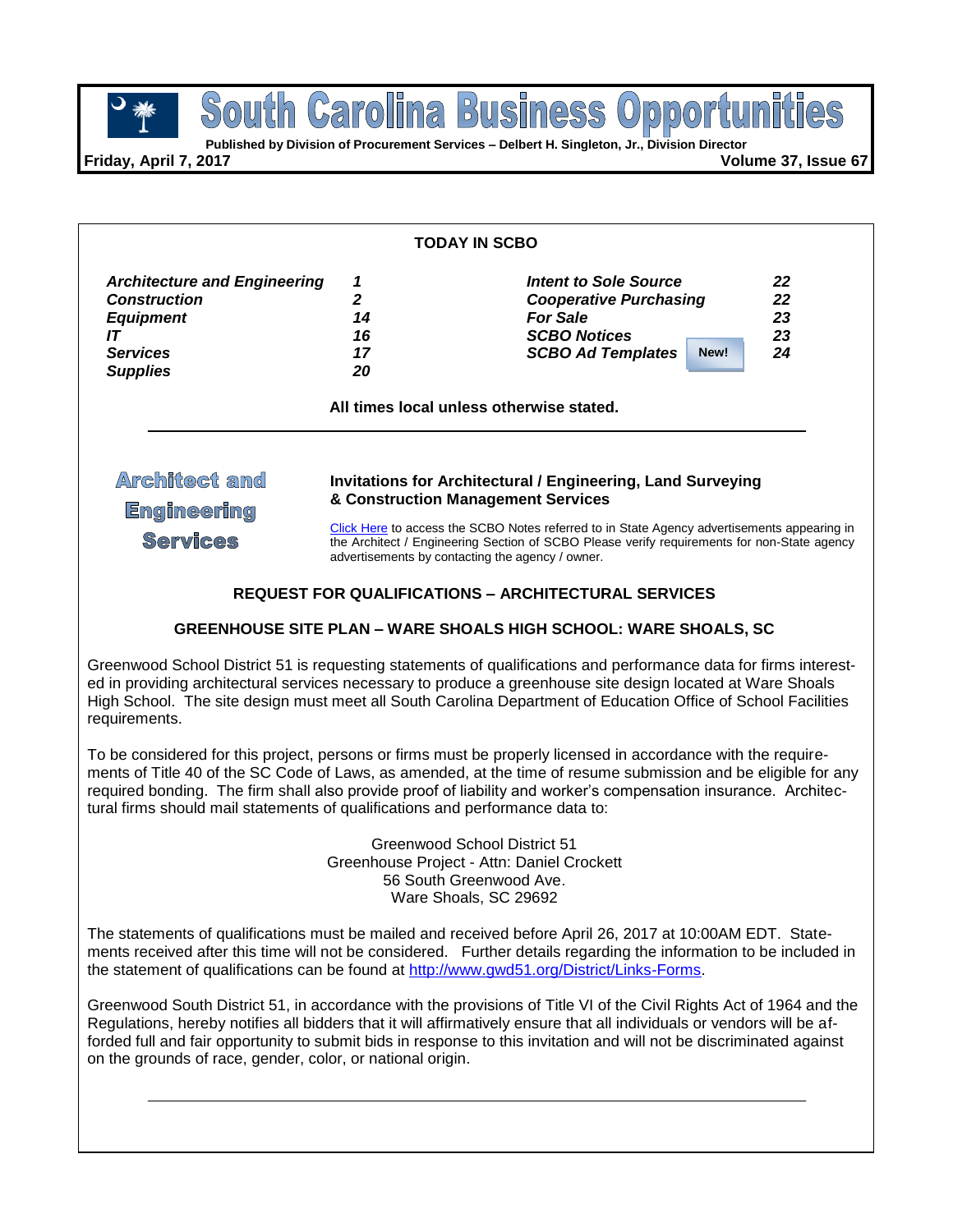| 2                                                                                                                                                                                                                                                                                                                                                                                                                                                              | Volume 37, Issue 67                                                                                                                                                                                                                                                                                                                                                                                                                                                                                             |  |  |  |
|----------------------------------------------------------------------------------------------------------------------------------------------------------------------------------------------------------------------------------------------------------------------------------------------------------------------------------------------------------------------------------------------------------------------------------------------------------------|-----------------------------------------------------------------------------------------------------------------------------------------------------------------------------------------------------------------------------------------------------------------------------------------------------------------------------------------------------------------------------------------------------------------------------------------------------------------------------------------------------------------|--|--|--|
| Minor Construction heading.                                                                                                                                                                                                                                                                                                                                                                                                                                    |                                                                                                                                                                                                                                                                                                                                                                                                                                                                                                                 |  |  |  |
|                                                                                                                                                                                                                                                                                                                                                                                                                                                                | PROJECT NAME: SC AERONAUTICS COMMISSION - LOBBY AND RECEPTION AREA RENOVATIONS                                                                                                                                                                                                                                                                                                                                                                                                                                  |  |  |  |
| NOTE:                                                                                                                                                                                                                                                                                                                                                                                                                                                          | Contractor may be subject to a performance<br>appraisal at the close of the project.<br>CONSTRUCTION COST RANGE: \$180,000 - \$220,000                                                                                                                                                                                                                                                                                                                                                                          |  |  |  |
| DESCRIPTION OF PROJECT: Demolish and install new: walls, flooring, ceilings, cabinets, plumbing fixtures,<br>light fixtures, and electrical panel on first floor. Paint walls as shown and provide new electrical and plumbing<br>work shown on drawings.                                                                                                                                                                                                      |                                                                                                                                                                                                                                                                                                                                                                                                                                                                                                                 |  |  |  |
| BIDDING DOCUMENTS/PLANS MAY BE OBTAINED FROM: www.TPM-columbia.com or TPM 1241 Assembly<br>St., 803-252-4770, Columbia, SC 29201. Full sets only of Bid Documents, must be purchased from TPM to<br>cover cost of printing. No partial sets of bid documents will be released. TPM will track Plan Holders and any<br>Adddenda will be issued by email, to all Plan Holders by TPM. There is no deposit: the purchase of bid docu-<br>menst from TPM is final. |                                                                                                                                                                                                                                                                                                                                                                                                                                                                                                                 |  |  |  |
| Bidders must obtain Bidding Documents/Plans from the above listed source(s) to be listed as an official plan<br>holder. Only those Bidding Documents/Plans obtained from the above listed source(s) are official. Bidders that<br>rely on copies of Bidding Documents/Plans obtained from any other source do so at their own risk. All written<br>communications with official plan holders & bidders WILL be via email or website posting.                   |                                                                                                                                                                                                                                                                                                                                                                                                                                                                                                                 |  |  |  |
| IN ADDITION TO THE ABOVE OFFICIAL SOURCE(S), BIDDING DOCUMENTS/PLANS ARE ALSO<br>AVAILABLE AT: TPM only (See Above)                                                                                                                                                                                                                                                                                                                                            |                                                                                                                                                                                                                                                                                                                                                                                                                                                                                                                 |  |  |  |
| All questions & correspondence concerning this Invitation shall be addressed to the A/E.<br>A/E NAME: POND/CDA, Architects<br>A/E CONTACT: Curt Davis<br>A/E ADDRESS: Street/PO Box:1122 Lady Street, Suite 810<br>ZIP: 29201-<br>City: Columbia<br>State: SC<br>EMAIL: curt@cdacolumbia.com<br>TELEPHONE: 803-799-6502<br>FAX: 803-799-2014                                                                                                                   |                                                                                                                                                                                                                                                                                                                                                                                                                                                                                                                 |  |  |  |
| AGENCY: SC Department of Administration - Division of General Services<br><b>AGENCY PROJECT COORDINATOR: Robert Simkins</b><br>ADDRESS: Street/PO Box: 915 Main Street<br>State: SC<br>ZIP: 29201-<br>City: Columbia<br>EMAIL: robert.simkins@admin.sc.gov<br>TELEPHONE: 803-413-0642<br>FAX: 803-734-6815                                                                                                                                                     |                                                                                                                                                                                                                                                                                                                                                                                                                                                                                                                 |  |  |  |
|                                                                                                                                                                                                                                                                                                                                                                                                                                                                |                                                                                                                                                                                                                                                                                                                                                                                                                                                                                                                 |  |  |  |
|                                                                                                                                                                                                                                                                                                                                                                                                                                                                | PLACE: 2553 Airport Blvd., Columbia, SC<br>PLACE: 915 Main St., Columbia, SC 29201 - Conf. Room                                                                                                                                                                                                                                                                                                                                                                                                                 |  |  |  |
|                                                                                                                                                                                                                                                                                                                                                                                                                                                                |                                                                                                                                                                                                                                                                                                                                                                                                                                                                                                                 |  |  |  |
| 921 Main Street, Columbia, SC 29201                                                                                                                                                                                                                                                                                                                                                                                                                            | <b>Invitations for Construction Bids</b><br>Please verify requirements for non-State agency advertisements by contacting the<br>agency / owner. Projects expected to cost less than \$50,000 are listed under the<br>PROJECT LOCATION: 2553 Airport Blvd., Columbia, SC<br>PERFORMANCE BOND REQUIRED? Yes<br>MANDATORY ATTENDANCE: No<br>TIME: 10:00am<br>BID CLOSING DATE: 5/3/2017 TIME: 2:00pm<br>Attn: Bid Box at Reception Desk - C/O Robert Simkins<br>Sealed Bid Enclosed - Department of Administration |  |  |  |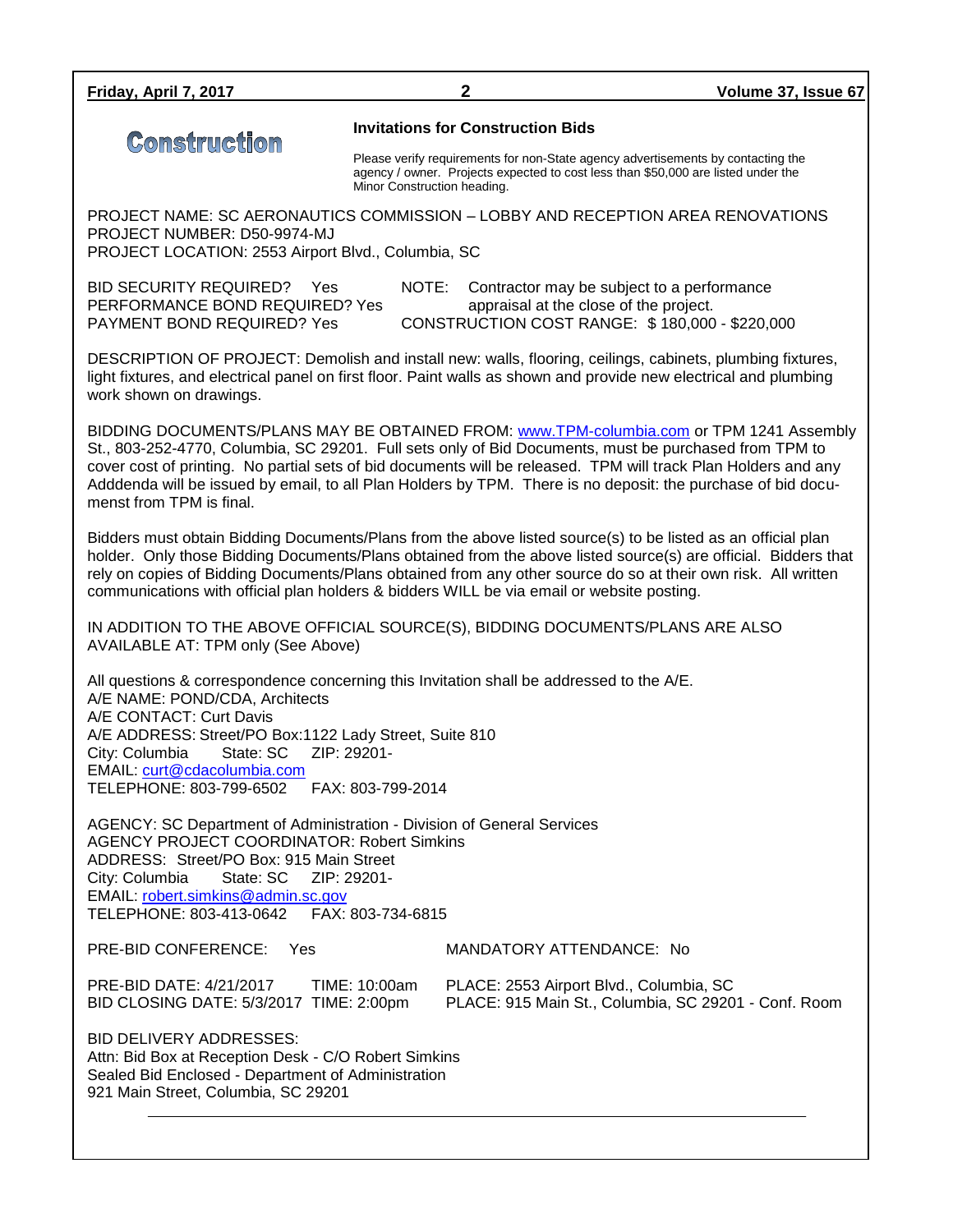| <b>Friday, April 7, 2017</b>                                                                                                                                                                                                                                                                                                                                                                                                                 | 3                                | Volume 37, Issue 67                                                                                                                     |
|----------------------------------------------------------------------------------------------------------------------------------------------------------------------------------------------------------------------------------------------------------------------------------------------------------------------------------------------------------------------------------------------------------------------------------------------|----------------------------------|-----------------------------------------------------------------------------------------------------------------------------------------|
| PROJECT NAME: OC TECH LIBRARY RENOVATIONS<br>PROJECT NUMBER: H59-N934-MJ<br>PROJECT LOCATION: 3250 St Matthews Road, Building "B" - 2nd Floor, Orangeburg, SC 29118                                                                                                                                                                                                                                                                          |                                  |                                                                                                                                         |
| <b>BID SECURITY REQUIRED?</b><br>Yes<br>PERFORMANCE BOND REQUIRED? Yes<br>PAYMENT BOND REQUIRED? Yes                                                                                                                                                                                                                                                                                                                                         | NOTE:                            | Contractor may be subject to a performance<br>appraisal at the close of the project.<br>CONSTRUCTION COST RANGE: \$175,000 - \$220,000  |
| 3,600 sf) to create a new student success center, small break room and the reconfiguration of existing media<br>room, study room, offices and break room. Work includes limited demolition, ceiling, flooring, finishes and sup-<br>porting mechanical, electrical, plumbing and fire protection. Minority and Small business participation is encour-<br>aged.                                                                              |                                  | DESCRIPTION OF PROJECT: The project scope includes the renovation of the OC Tech Library (approximately                                 |
| BIDDING DOCUMENTS/PLANS MAY BE OBTAINED FROM: www.TPM-columbia.com or TPM 1241 Assembly<br>St., Columbia, SC 29201 803-252-4770                                                                                                                                                                                                                                                                                                              |                                  |                                                                                                                                         |
| Bidders must obtain Bidding Documents/Plans from the above listed source(s) to be listed as an official plan<br>holder. Only those Bidding Documents/Plans obtained from the above listed source(s) are official. Bidders that<br>rely on copies of Bidding Documents/Plans obtained from any other source do so at their own risk. All written<br>communications with official plan holders & bidders WILL be via email or website posting. |                                  |                                                                                                                                         |
| All questions & correspondence concerning this Invitation shall be addressed to the A/E.<br>A/E NAME: Compass 5 Partners, LLC<br>A/E CONTACT: Maryellyn Cannizzaro, AIA, NCARB, LEED AP<br>A/E ADDRESS: Street/PO Box: 1329 State Street<br>ZIP: 29033-<br>City: Cayce<br>State: SC<br>EMAIL: mcannizzaro@compass5partners.com<br>TELEPHONE: 803-765-0838                                                                                    |                                  |                                                                                                                                         |
| AGENCY: Orangeburg-Calhoun Technical College<br><b>AGENCY PROJECT COORDINATOR: James Bryant</b><br>ADDRESS: Street/PO Box: 3250 St. Matthews Road<br>City: Orangeburg<br>State: SC<br>EMAIL: bryantj@octech.edu<br>TELEPHONE: 803-535-1330                                                                                                                                                                                                   | ZIP: 29118-<br>FAX: 803-535-1241 |                                                                                                                                         |
| PRE-BID CONFERENCE: Yes<br>PRE-BID DATE: 4/18/2017<br>TIME: 10:00am<br>BID CLOSING DATE: 5/2/2017                                                                                                                                                                                                                                                                                                                                            | TIME: 2:00pm                     | MANDATORY ATTENDANCE: No<br>PLACE: O-C Tech, Building "S", Gulbradson Room<br>PLACE: O-C Tech, Building "S", Gulbrandson Room           |
| <b>BID DELIVERY ADDRESSES:</b><br>Attn: Scarlet Geddings, Orangeburg-Calhoun Tech College<br>3250 St. Matthews Road, Building A, Room 1019<br>Orangeburg, SC 29118                                                                                                                                                                                                                                                                           |                                  |                                                                                                                                         |
| PROJECT NAME: TCTC NEW DATA CENTER<br>PROJECT NUMBER: H59-N944-PD<br>PROJECT LOCATION: 7900 U.S. Highway 76, Pendleton, South Carolina 29670                                                                                                                                                                                                                                                                                                 |                                  |                                                                                                                                         |
| <b>BID SECURITY REQUIRED?</b><br>Yes<br>PERFORMANCE BOND REQUIRED? Yes<br>PAYMENT BOND REQUIRED? Yes                                                                                                                                                                                                                                                                                                                                         | NOTE:                            | Contractor may be subject to a performance<br>appraisal at the close of the project.<br>CONSTRUCTION COST RANGE: \$500,000 to \$650,000 |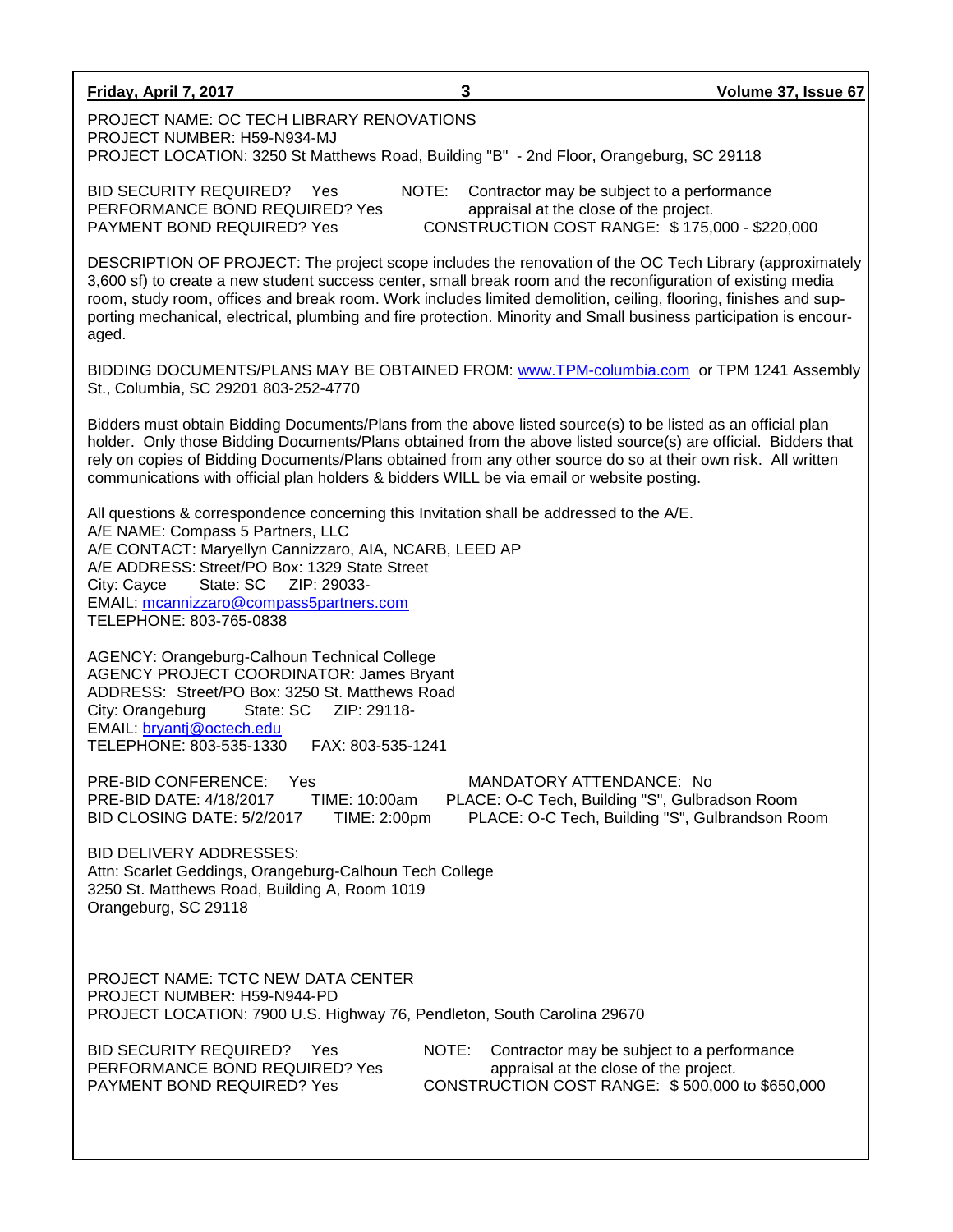**Friday, April 7, 2017 4 Volume 37, Issue 67** DESCRIPTION OF PROJECT: Building and site renovations for the TCTC New Data Center. BIDDING DOCUMENTS/PLANS MAY BE OBTAINED FROM: Design South Professionals, Inc. PLAN DEPOSIT AMOUNT: \$100.00 IS DEPOSIT REFUNDABLE No Bidders must obtain Bidding Documents/Plans from the above listed source(s) to be listed as an official plan holder. Only those Bidding Documents/Plans obtained from the above listed source(s) are official. Bidders that rely on copies of Bidding Documents/Plans obtained from any other source do so at their own risk. All written communications with official plan holders & bidders WILL be via email or website posting. IN ADDITION TO THE ABOVE OFFICIAL SOURCE(S), BIDDING DOCUMENTS/PLANS ARE ALSO AVAILABLE AT: [http://www.tctc.edu/About\\_TCTC/PurchasingSolicitation/Solicitation.xml](http://www.tctc.edu/About_TCTC/PurchasingSolicitation/Solicitation.xml) All questions & correspondence concerning this Invitation shall be addressed to the A/E. A/E NAME: Design South Professionals, Inc. A/E CONTACT: Chris Nordmeyer A/E ADDRESS: Street/PO Box: Three Linwa Boulevard City: Anderson State: SC ZIP: 29621- EMAIL: [chrisn@dsouth.com](mailto:chrisn@dsouth.com) TELEPHONE: 864-226-6111 FAX: 864-226-7059 AGENCY: Tri-County Technical College AGENCY PROJECT COORDINATOR: Richard Macbeth ADDRESS: Street/PO Box: 7900 U.S. Highway 76/PO Box 587 City: Pendleton State: SC ZIP: 29670- EMAIL: [rmacbeth@tctc.edu](mailto:rmacbeth@tctc.edu) TELEPHONE: 864-646-2067 FAX: 864-646-1891 PRE-BID CONFERENCE: Yes MANDATORY ATTENDANCE: No PRE-BID DATE: 4/27/2017 TIME: 2:00pm PLACE: TCTC Physical Plant Building, PP101, Pendleton, SC 29670 BID CLOSING DATE: 5/18/2017 TIME: 2:00pm PLACE: TCTC Physical Plant Building, PP101, Pendleton, SC 29670 BID DELIVERY ADDRESSES: HAND-DELIVERY: MAIL SERVICE: Attn: Richard Macbeth, Physical Plant Conf. Room #101 7900 U. S. Highway 76 Pendleton, SC 29670 PROJECT NAME: MARTIN HALL REROOF PROJECT NUMBER: CUP-4002207 PROJECT LOCATION: Clemson University Main Campus BID SECURITY REQUIRED? Yes NOTE: Contractor may be subject to a performance PERFORMANCE BOND REQUIRED? Yes appraisal at the close of the project. PAYMENT BOND REQUIRED? Yes CONSTRUCTION COST RANGE: \$100,000-\$600,000 DESCRIPTION OF PROJECT: Base Bid work includes total removal of existing roofing systems down to the structural deck for approximately 200 squares of roof. Roof replacement includes minor deck repairs, rough carpentry, vapor barrier, roof insulation, including taper, and a granular surfaced, three-ply modified bitumen roof

BIDDING DOCUMENTS/PLANS MAY BE OBTAINED FROM: <http://www.clemson.edu/facilities/capital/projects#2>

system. All associated sheet metal components and accessories are included.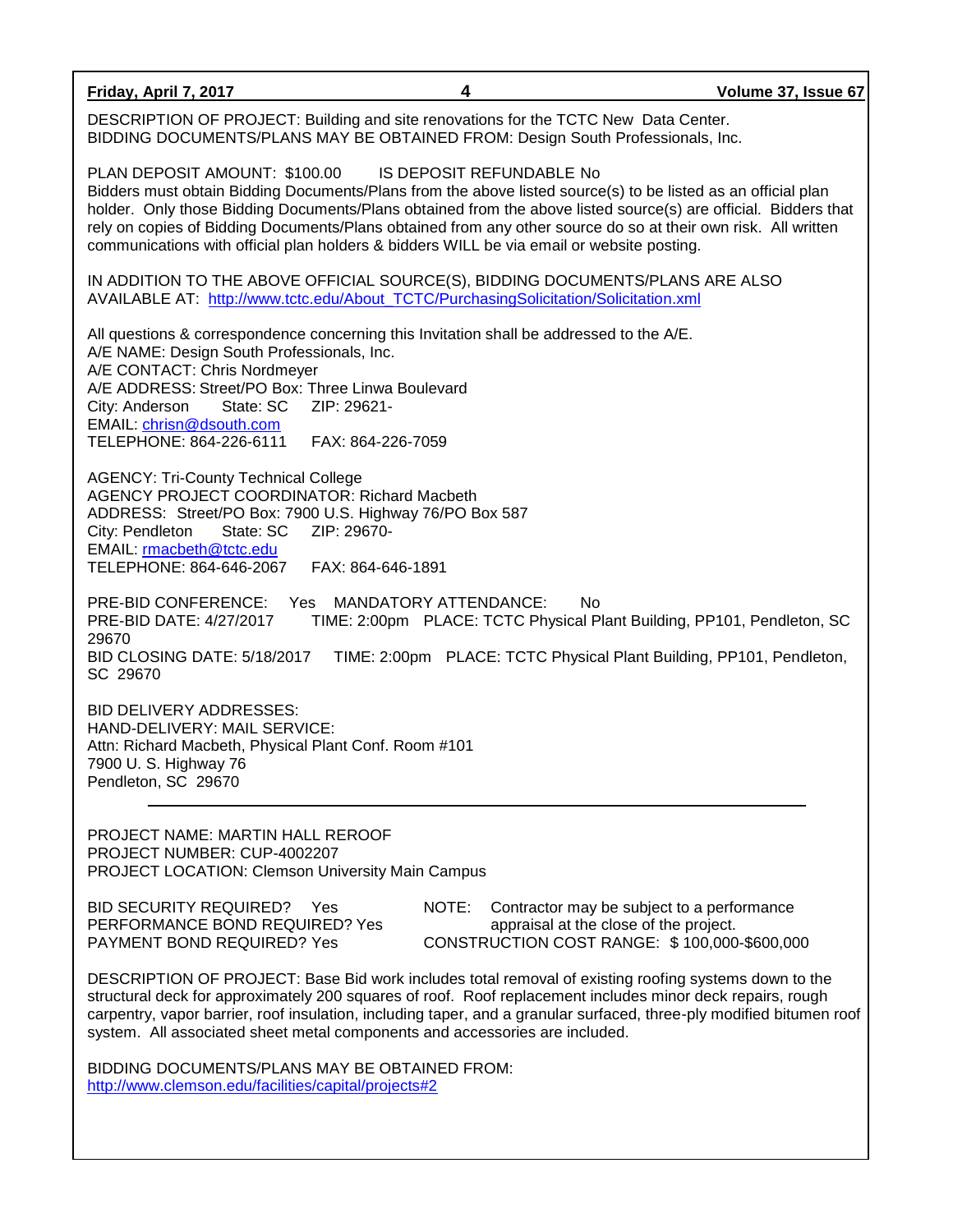| Friday, April 7, 2017                                                                                                                                                                                                                                                                                                                                                                                                                                                                                                                                      | 5                                                                                               | Volume 37, Issue 67                                  |  |  |
|------------------------------------------------------------------------------------------------------------------------------------------------------------------------------------------------------------------------------------------------------------------------------------------------------------------------------------------------------------------------------------------------------------------------------------------------------------------------------------------------------------------------------------------------------------|-------------------------------------------------------------------------------------------------|------------------------------------------------------|--|--|
| Bidders must obtain Bidding Documents/Plans from the above listed source(s) to be listed as an official plan<br>holder. Only those Bidding Documents/Plans obtained from the above listed source(s) are official. Bidders that<br>rely on copies of Bidding Documents/Plans obtained from any other source do so at their own risk. All written<br>communications with official plan holders & bidders WILL be via email or website posting.                                                                                                               |                                                                                                 |                                                      |  |  |
| All questions & correspondence concerning this Invitation shall be addressed to the A/E.<br>A/E NAME: ADC Engineering Specialists<br>A/E CONTACT: Rick Cook<br>A/E ADDRESS: Street/PO Box: 1226 Yeamans Hall Road<br>ZIP: 29410-<br>State: SC<br>City: Hanahan<br>EMAIL: rickc@adcengineering.com<br>TELEPHONE: 843-566-0161<br>FAX: 843-566-0162                                                                                                                                                                                                          |                                                                                                 |                                                      |  |  |
| <b>AGENCY: Clemson University</b><br><b>AGENCY PROJECT COORDINATOR: Allan Garrett</b><br>ADDRESS: Street/PO Box: 310 Klugh Avenue<br>City: Clemson<br>State: SC<br>ZIP: 29634-<br>EMAIL: gallan@clemson.edu<br>TELEPHONE: 864-643-6057<br>FAX: 864-656-1542                                                                                                                                                                                                                                                                                                |                                                                                                 |                                                      |  |  |
| PRE-BID CONFERENCE:<br>Yes<br>PRE-BID DATE: 4/18/2017<br>TIME: 10:30am<br>BID CLOSING DATE: 5/2/2017 TIME: 3:00pm PLACE: 191 Old Greenville Highway, Clemson, SC 29634                                                                                                                                                                                                                                                                                                                                                                                     | MANDATORY ATTENDANCE: No                                                                        | PLACE: 191 Old Greenville Highway, Clemson, SC 29634 |  |  |
| <b>BID DELIVERY ADDRESSES:</b><br>Attn: Pat Crowther, P.E.<br>191 Old Greenville Highway, Gentry Hall<br>Clemson, SC 29634-5952                                                                                                                                                                                                                                                                                                                                                                                                                            |                                                                                                 |                                                      |  |  |
| PROJECT NAME: MCADAMS HALL REROOF SECOND FLOOR<br>PROJECT NUMBER: CUP-4002208<br>PROJECT LOCATION: Clemson University Main Campus                                                                                                                                                                                                                                                                                                                                                                                                                          |                                                                                                 |                                                      |  |  |
| <b>BID SECURITY REQUIRED?</b><br>Yes<br>PERFORMANCE BOND REQUIRED? Yes<br>PAYMENT BOND REQUIRED? Yes                                                                                                                                                                                                                                                                                                                                                                                                                                                       | NOTE:<br>appraisal at the close of the project.<br>CONSTRUCTION COST RANGE: \$300,000-\$400,000 | Contractor may be subject to a performance           |  |  |
| DESCRIPTION OF PROJECT: Base Bid work includes total removal of existing roofing systems down to the<br>structural deck for approximately 147 squares of roof. Roof replacement includes minor deck repairs, rough<br>carpentry, roof insulation, including taper, and a granular surfaced, three-ply modified bitumen roof system. All<br>associated sheet metal components and accessories are included. C. Alternate Number 1 work includes the<br>same work as the Base Bid except provide a fully adhered, single-ply thermoplastic (TP) roof system. |                                                                                                 |                                                      |  |  |
| BIDDING DOCUMENTS/PLANS MAY BE OBTAINED FROM:<br>http://www.clemson.edu/facilities/capital/projects#2                                                                                                                                                                                                                                                                                                                                                                                                                                                      |                                                                                                 |                                                      |  |  |
| Bidders must obtain Bidding Documents/Plans from the above listed source(s) to be listed as an official plan<br>holder. Only those Bidding Documents/Plans obtained from the above listed source(s) are official. Bidders that<br>rely on copies of Bidding Documents/Plans obtained from any other source do so at their own risk. All written<br>communications with official plan holders & bidders WILL be via email or website posting.                                                                                                               |                                                                                                 |                                                      |  |  |
| All questions & correspondence concerning this Invitation shall be addressed to the A/E.<br>A/E NAME: ADC Engineering Specialists<br>A/E CONTACT: Rick Cook<br>A/E ADDRESS: Street/PO Box: 1226 Yeamans Hall Road<br>State: SC<br>ZIP: 29410-<br>City: Hanahan                                                                                                                                                                                                                                                                                             |                                                                                                 |                                                      |  |  |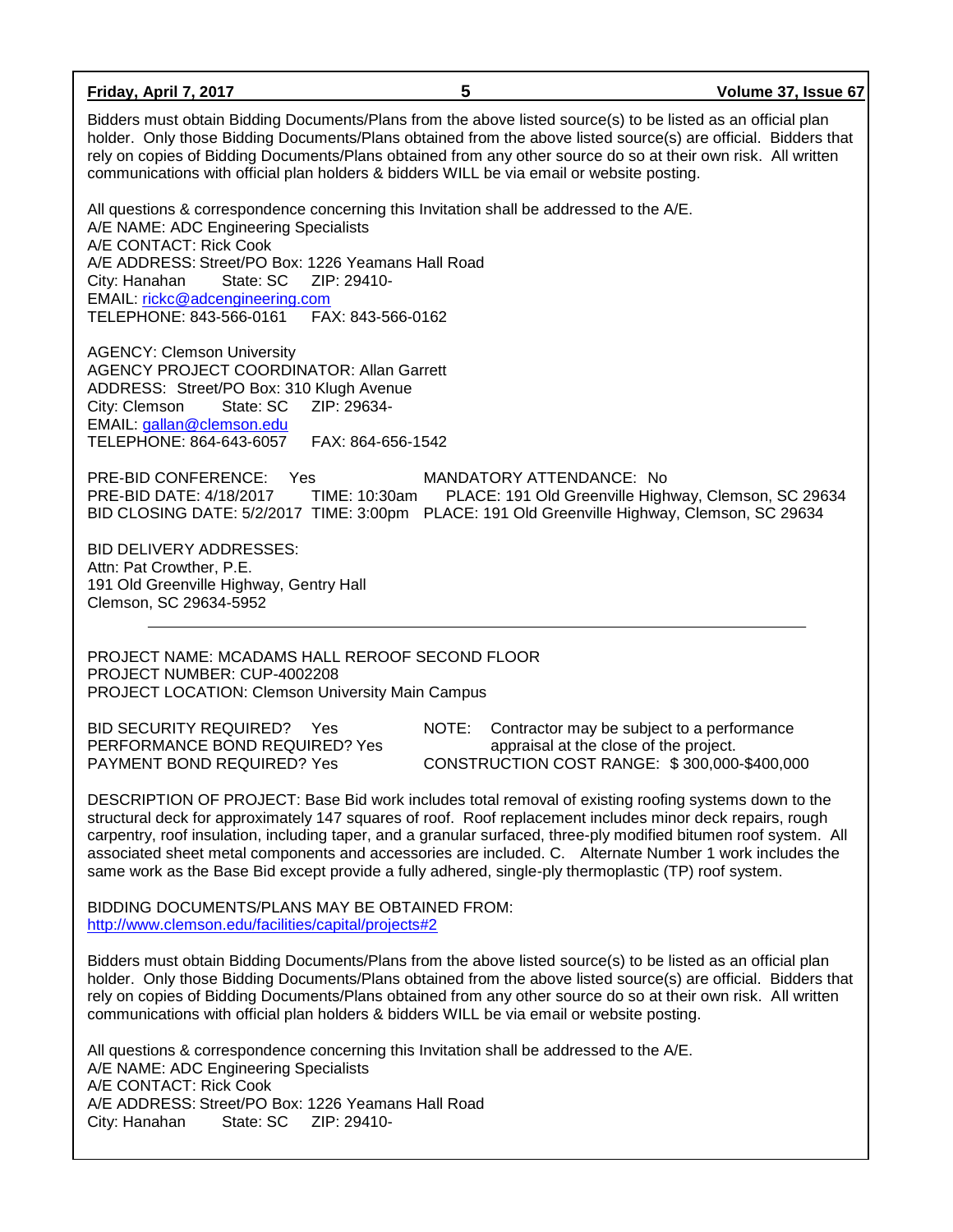| Volume 37, Issue 67 |  |
|---------------------|--|
|---------------------|--|

**Friday, April 7, 2017 6** 

EMAIL: [rickc@adcengineering.com](mailto:rickc@adcengineering.com) TELEPHONE: 843-566-0161 FAX: 843-566-0162

AGENCY: Clemson University AGENCY PROJECT COORDINATOR: Allan Garrett ADDRESS: Street/PO Box: 310 Klugh Avenue City: Clemson State: SC ZIP: 29634- EMAIL: [gallan@clemson.edu](mailto:gallan@clemson.edu) TELEPHONE: 864-643-6057 FAX: 864-656-1542

PRE-BID CONFERENCE: Yes MANDATORY ATTENDANCE: No PRE-BID DATE: 4/18/2017 TIME: 10:30am PLACE: 191 Old Greenville Highway, Clemson, SC 29634 BID CLOSING DATE: 5/2/2017 TIME: 2:30pm PLACE: 191 Old Greenville Highway, Clemson, SC 29634

BID DELIVERY ADDRESSES: Attn: Pat Crowther, P.E. 191 Old Greenville Highway, Gentry Hall Clemson, SC 29634-5952

PROJECT NAME: P & A REROOF NORTHEAST SECTION PROJECT NUMBER: CUP-4002209 PROJECT LOCATION: Clemson University Main Campus

BID SECURITY REQUIRED? Yes NOTE: Contractor may be subject to a performance PERFORMANCE BOND REQUIRED? Yes appraisal at the close of the project. PAYMENT BOND REQUIRED? Yes CONSTRUCTION COST RANGE: \$ 200,000-\$500,000

DESCRIPTION OF PROJECT: Base Bid work includes total removal of existing roofing systems down to the structural deck for approximately 210 squares for Roof Area A4, Northeast Section. Roof replacement includes minor deck repairs, vapor barrier, rough carpentry, roof insulation, including taper, and a three-ply modified bitumen roof system. All associated sheet metal components and accessories are included.

BIDDING DOCUMENTS/PLANS MAY BE OBTAINED FROM: <http://www.clemson.edu/facilities/capital/projects#2>

Bidders must obtain Bidding Documents/Plans from the above listed source(s) to be listed as an official plan holder. Only those Bidding Documents/Plans obtained from the above listed source(s) are official. Bidders that rely on copies of Bidding Documents/Plans obtained from any other source do so at their own risk. All written communications with official plan holders & bidders WILL be via email or website posting.

All questions & correspondence concerning this Invitation shall be addressed to the A/E. A/E NAME: ADC Engineering Specialists A/E CONTACT: Rick Cook A/E ADDRESS: Street/PO Box: 1226 Yeamans Hall Road City: Hanahan State: SC ZIP: 29410- EMAIL: [rickc@adcengineering.com](mailto:rickc@adcengineering.com) TELEPHONE: 843-566-0161 FAX: 843-566-0162

AGENCY: Clemson University AGENCY PROJECT COORDINATOR: Allan Garrett ADDRESS: Street/PO Box: 310 Klugh Avenue City: Clemson State: SC ZIP: 29634- EMAIL: [gallan@clemson.edu](mailto:gallan@clemson.edu) TELEPHONE: 864-643-6057 FAX: 864-656-1542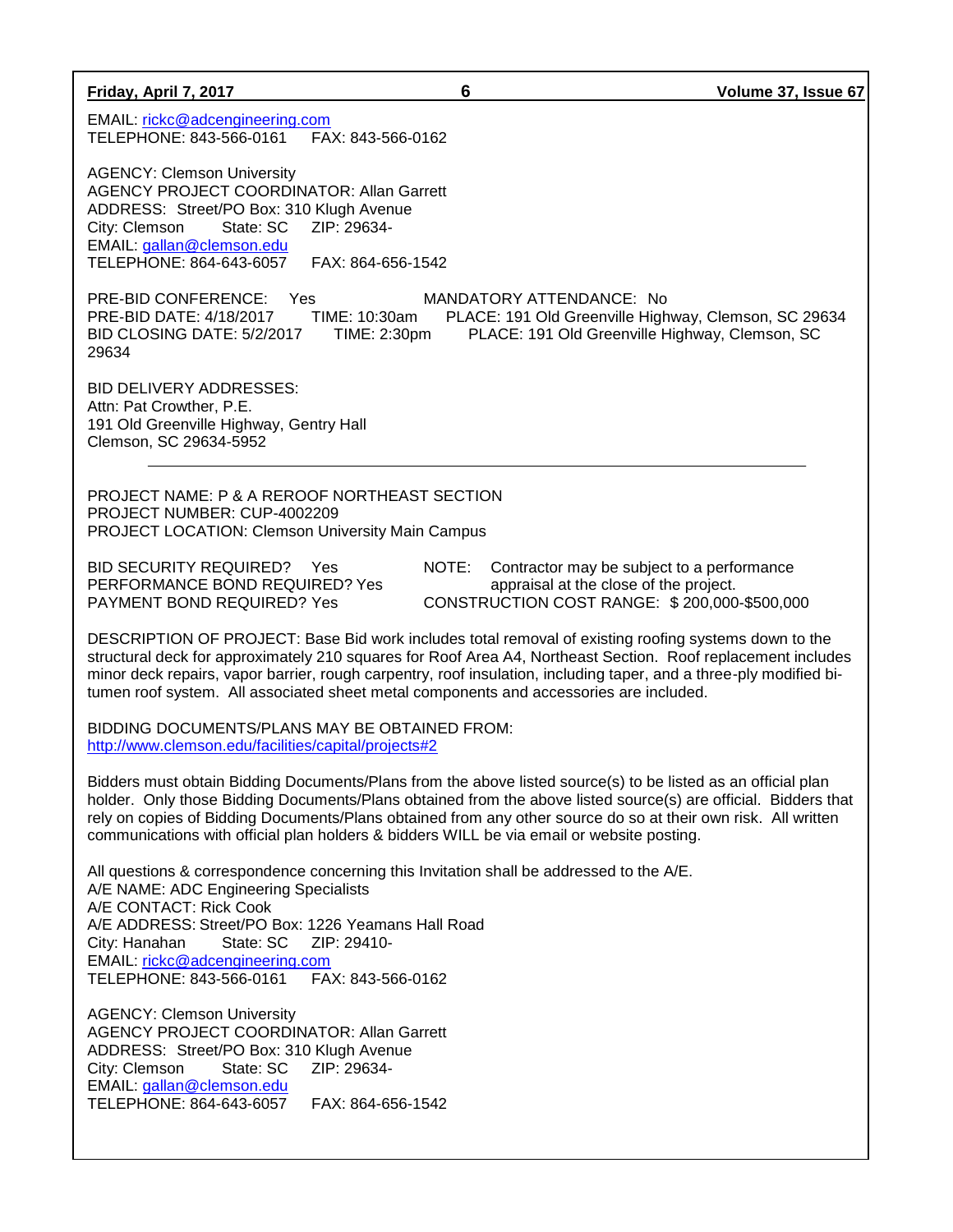#### **Friday, April 7, 2017 7 Volume 37, Issue 67**

PRE-BID CONFERENCE: Yes MANDATORY ATTENDANCE: No PRE-BID DATE: 4/18/2017 TIME: 10:30am PLACE: 191 Old Greenville Highway, Clemson, SC 29634 BID CLOSING DATE: 5/2/2017 TIME: 2:00pm PLACE: 191 Old Greenville Highway, Clemson, SC 29634

BID DELIVERY ADDRESSES: Attn: Pat Crowther, P.E., Old Greenville Highway, Gentry Hall, Clemson, SC 29634-5952

## **CITY OF WEST COLUMBIA**

## **AECOM TECHNICAL SERVICES, INC. PROJECT NO.: 60535681**

Separate sealed bids for Water System Improvements Repair and Repainting Pony Hill Elevated Tank, Platt Springs Elevated Tank, and Greenhill Standpipe for the City of West Columbia will be received by the City of West Columbia in the New Brookland Conference Room located at 200 N. 12th Street, West Columbia, SC 29171-4044 until 3:00pm on May 1, 2017 and then at said place be publicly opened and read aloud.

The work to be done consists of furnishing all materials, equipment and labor necessary to repair and repaint the following tanks:

- 1. Pony Hill Elevated Tank (1.0 MG) overcoat exterior, sandblast and paint interior.
- 2. Platt Springs Elevated Tank (0.5 MG) containment, sandblast interior and exterior, and paint interior and exterior.
- 3. Greenhill Standpipe (2.5 MG) containment, sandblast interior and exterior, and paint interior and exterior.

The Information for Bidders, Bid Form, Contract, Plans, Specifications, Bid Bond, Performance Bond and Payment Bond, and other contract documents may be examined at the following locations:

City of West Columbia, City Hall AECOM Technical Services, Inc., Columbia, SC.

Drawings, specifications and contract documents may be obtained from the office of AECOM Technical Services, Inc., 101 Research Drive, Columbia, SC 29203 upon a non-refundable payment of \$100.00. When requesting drawings, specifications or contract documents, provide the following information about your company: Mailing address; street (UPS) address; telephone number; and FAX number (if applicable), and e-mail address.

Bidders must deposit security with all bids. Security shall be in the form of a certified check or bid bond made payable to the Owner, and shall be for an amount equal to not less than five percent (5%) of the amount of the bid. Provisions of the security shall be as described in the Information for Bidders.

No bid will be considered unless the bidder is legally qualified under the provisions of the South Carolina Contractor's Licensing Law (South Carolina Code of Laws as amended on April 1, 1999, Chapter 11, Sections 40 11 10 through 40 11 428).

Contractors shall have a classification of WL, IR, SF, or SS.

No bidder may withdraw the bid within 90 days after the actual date of the opening and thereof. The Owner reserves the right to waive any informalities or to reject any or all bids.

ENGINEER OWNER

AECOM Technical Services, Inc. Mr. Brian Carter, Administrator 101 Research Drive City of West Columbia Columbia, SC 29203 PO Box 4044

200 N. 12th Street West Columbia, SC 29171-4044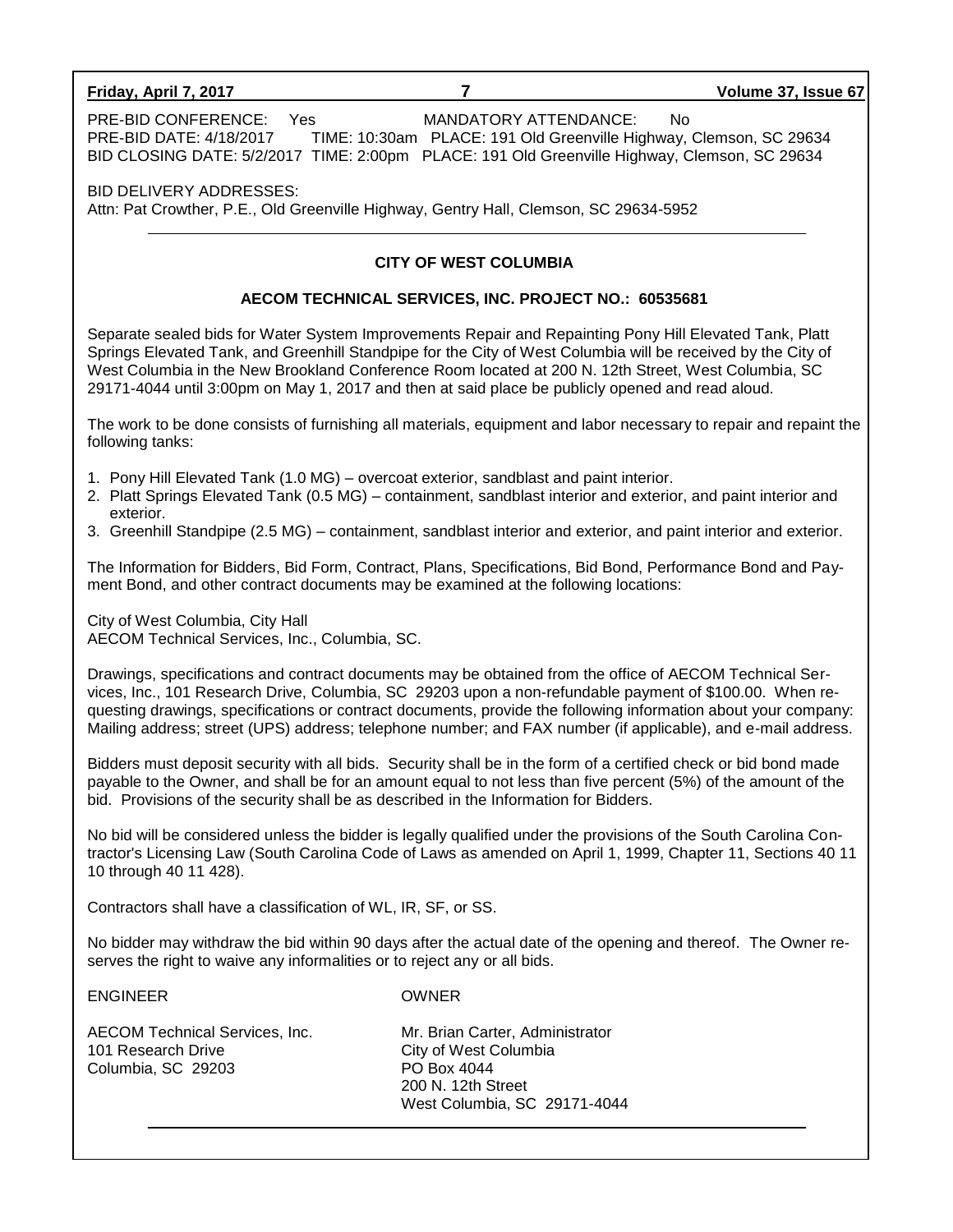# **RUNWAY AND TAXIWAY LIGHTING AND SIGNAGE / FAIRFIELD COUNTY AIRPORT (FDW)**

## **WKD NO. 20160202.00.CA / FAA AIP NO. 3-45-0058-016-2017**

Sealed proposals will be received by Fairfield County Purchasing Department, 350 Columbia Road, 2nd Floor Conference Room, Winnsboro, SC 29180 until 2:00pm on Tuesday, May 9, 2017 and immediately thereafter publicly opened and read for the furnishing of labor, material and equipment for the Runway and Taxiway Lighting and Signage Project. Bids received after the stated time will not be accepted.

It is anticipated that the contract award will be made to the lowest responsive and responsible bidder if an award is made.

Proposals must be submitted in sealed envelopes with the Bidder's name, full mailing address, and General Contractor License Number, shown as the return address. Sealed envelopes shall be addressed to:

Fairfield County Council Purchasing Department, 2nd Floor Conference Room 350 Columbia Road Winnsboro, SC 29180

Attention: Ms. Shelia Pickett, Director of Purchasing

Proposals submitted without the prescribed information may be rejected.

NOTICE TO BIDDERS:

A non-mandatory pre-bid meeting will be held at the Fairfield County Airport (FDW) located at 1291 Runway Road, Winnsboro, SC 29180 on Tuesday, April 18, 2017 at 2:00pm. Due to the importance of all bidders having a clear understanding of the scope and requirements for this contract, it is highly recommended that bidders attend this meeting. Any changes that may be agreed upon as a result of this meeting will be noted in an addendum to the bid and posted in the plan room.

All Bidders should be aware that the date, time, and location for Proposal Submittal and Opening may be modified by Addendum.

Plans, Specifications and Contract Documents are available for purchase online only by going to Plan Room at www.wkdickson.com. Please note that only registered plan holders may bid as a General Contractor.

All prospective bidders, including prospective subcontractors are hereby notified that they must have proper contracting licenses under state law for their trades at the time bids are received. General Contractors are notified that applicable statutes of South Carolina will be observed in receiving and awarding general contracts. The General Contractor must have his license number clearly printed or typed on the sealed bid envelope.

The Owner will not accept or consider proposals from any contractor whose name, at the time of opening of bids or award, appears on the then-current list of ineligible contractors published by the Comptroller General of the United States under Section 5.6 (b) of the Regulations of the Secretary of Labor (29) CFR nor a proposal from any firm, corporation, partnership, or proprietorship in which an ineligible contractor who, at the time of the opening of bids or the award, is removed from the Department of Transportation's list of prequalified contractors.

Each bid shall be accompanied by a bid guaranty consisting of a cash deposit, or a certified check drawn on a bank or trust company insured by the FDIC, or a bid bond executed by a surety company licensed under the laws of South Carolina to execute such bonds. Such Bid guaranty shall be in an amount not less than 5% of the total amount of the bid and will be retained by the Owner as liquidated damages should the successful bidder fail to properly execute the Contract within ten (10) days after the award and to give satisfactory surety as required by law.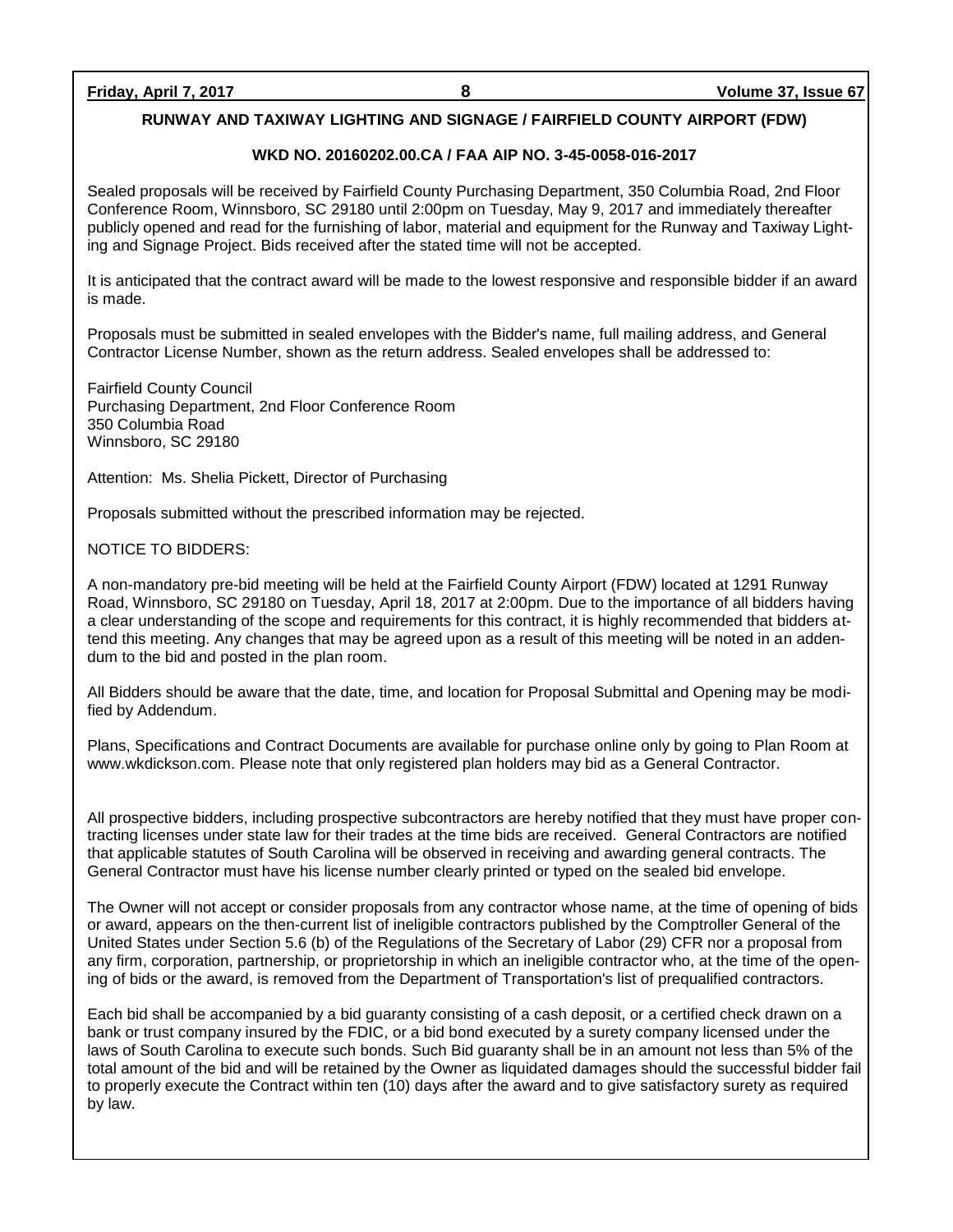**Friday, April 7, 2017 9 Volume 37, Issue 67**

By submitting a bid, the Contractor certifies that he has under his direct control, or at his disposal, the men, equipment, and materials required to execute this work as specified. Lack of such control or availability of men, equipment, or materials shall constitute failure to properly execute the Contract. Performance and Labor and Material Payment Bonds will be required for 100% of the Contract price, with a surety or sureties legally authorized to do business in South Carolina.

A bid may be withdrawn only as provided by the applicable statutes of South Carolina. If a bid is withdrawn within 120 calendar days of the bid opening, the Bid Guaranty shall be forfeited. If the request to withdraw is made later than 72 hours after the opening of bids, and if the withdrawal is allowed by state and local law, the owner may return the bid guaranty at his option.

The project is conditioned upon the receipt of federal funding under provisions of the Airport and Airways Safety and Capacity Expansion Act of 1987 and most recently Wendell H. Ford Aviation Investment and Reform Act for 21st Century (AIR-21). Certain mandatory federal requirements apply to this solicitation and will be made part of any contract awarded.

- 1. Buy American Preference (Title 49 United States Code, Chap 501);
- 2. Foreign Trade Restriction (49 CFR Part 30);
- 3. Disadvantaged Business Enterprise (49 CFR Part 26);
- 4. Davis-Bacon Act (29 CFR Part 5);
- 5. Equal Employment Opportunity (Executive Order 11246 and 41 CFR Part 60);
- 6. Goals for Minority and Female Participation (41 CFR Part 60-4.2);
- 7. Certification of Non-Segregated Facilities (41 CFR Part 60-1.8);
- 8. Debarment, Suspension, Ineligibility and Voluntary Exclusion (49 CFR Part 29).

NON-DISCRIMINATION CLAUSE: The requirements of 49 CFR Part 26, Regulations of the US Department of Transportation, apply to this contract. It is the policy of Fairfield County to practice nondiscrimination based on race, color, sex, or national origin in the award or performance of this contract. All firms qualifying under this solicitation are encouraged to submit bids/proposals. Award of this contract will be considered upon satisfying the requirements of this bid specification. These requirements apply to all bidders/offerors, including those who qualify as DBE. A DBE contract goal of 14.5% has been established for this contract. The bidder/offeror shall make good faith efforts, as defined in Appendix A, 49 CFR Part 26 (Attachment 1), to meet the contract goal by utilizing DBEs in the performance of this contract.

The apparent successful bidder will be required to submit in the "Proposal" section of his bid the information concerning the DBE that will participate in this contract. This information will include: 1) the names, addresses and telephone numbers of South Carolina licensed DBE firms that will participate in the contract; 2) a description of the work that each DBE firm will perform; 3) the dollar amount of the participation of each DBE firm participating; 4) written documentation of the bidder/offeror's commitment to use a DBE subcontractor whose participation it submits to meet the contract goal; and 5) written confirmation from the DBE that it is participating in the contract as provided in the commitment made under 4).

If the bidder fails to achieve the contract goal stated herein, he will be required to provide documentation demonstrating that he made a good faith effort. The bidder's documentation shall be submitted in accordance with the provisions outlined in the Proposal.

The Owner reserves the right to reject any or all bids and to waive informalities and minor irregularities.

# END OF ADVERTISEMENT FOR BIDS

Project Name: TST 2016 RESURFACING PROJECT IFB Number: 5159-17C Project Location: Lincolnville/Ladson, Mount Pleasant, and North Charleston.

Project Description: This work shall include traffic control, milling, surface preparation, asphalt resurfacing, striping and associated appurtenances of various local paved roadways within the boundaries of Charleston County.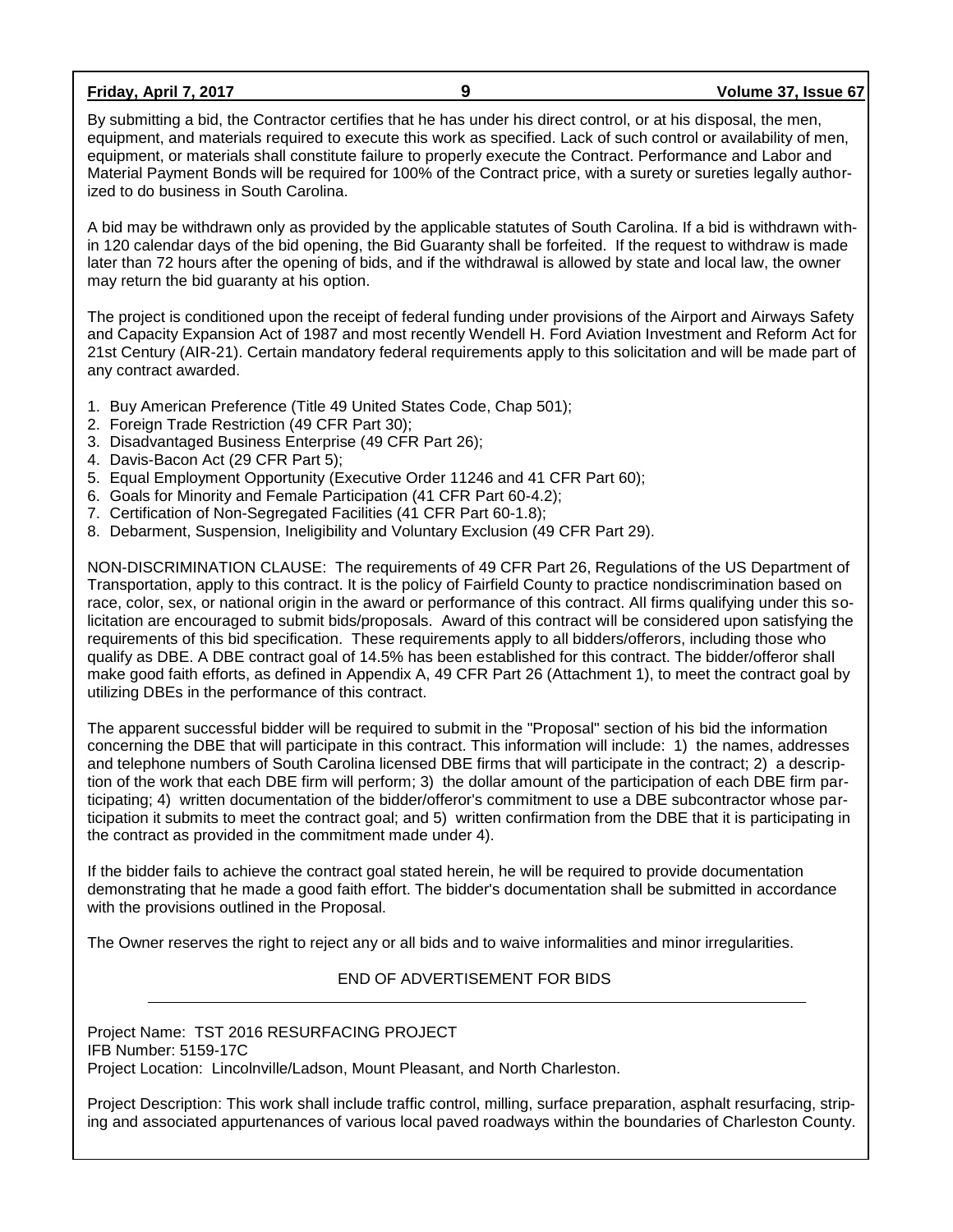**Friday, April 7, 2017 10 Volume 37, Issue 67** The approximate total project length is 17 miles. Items of Significance: This work includes 19,623 tons of asphalt, 107,423 SY of milling, 43,354 LF of permanent pavement markings, 52 pedestrian ramp retrofits and 1,192 SY of concrete driveway and sidewalk. Number of Copies: One (1) Original, Four (4) Copies, and One (1) electronic copy via flash drive or CD Agency: Charleston County Government Name and Title of Agency Coordinator: Wendy Curtis, Senior Buyer Address: 4045 Bridge View Drive, Suite B250, N. Charleston, SC 29405 Agency Phone: 843-958-4750 Bid Opening Date: May 16, 2017 at 3:00pm Download Solicitation From: <http://www.charlestoncounty.org/departments/procurement/current-bids.php> Project Name: LINCOLNVILLE ROADWAY IMPROVEMENTS – WEST HAMILTON STREET AND CALHOUN STREET CTC IFB Number: 5162-17C Project Location: Town of Lincolnville Project Description: Construct a total of 2,550 LF of roadway improvements and associated drainage improvements to West Hamilton Street and Calhoun Street in Lincolnville, SC. Approximately 1,000 LF of roadway improvements consists of paving existing dirt road and approximately 1,550 LF will be new roadway. Drainage improvements include re-shaping of existing open ditches, new open ditches, and approximately 1,700 LF of piped closed-system drainage. Number of Copies: One (1) Original, Four (4) Copies, and One (1) electronic copy via flash drive or CD Agency: Charleston County Government Name and Title of Agency Coordinator: Wendy Curtis, Senior Buyer Address: 4045 Bridge View Drive, Suite B250, N. Charleston, SC 29405 Agency Phone: 843-958-4750 Bid Opening Date: May 2, 2017 at 3:00pm Download Solicitation From: <http://www.charlestoncounty.org/departments/procurement/current-bids.php> PROJECT NAME: SJE & SJM NEW PARENT LOOD ROADS PROJECT NUMBER: 1617-52VW PROJECT LOCATION: Horry County BID SECURITY REQUIRED? Yes PERFORMANCE BOND REQUIRED? Yes PAYMENT BOND REQUIRED? Yes DESCRIPTION OF PROJECT: Contractor shall furnish all labor, materials, tools, and equipment necessary to perform and complete the installation of asphalt pavement loop roads, concrete sidewalks, and all associated utilities and appurtenances, including but not limited to electrical, data/communications, irrigation, pavement, striping, pedestrian access, fencing, stormwater drainage, and site improvements at the following locations: St. James Elementary School & St. James Middle School. BIDDING DOCUMENTS/PLANS MAY BE OBTAINED FROM:<http://apps.hcs.k12.sc.us/apps/protrac/> ARCHITECT-ENGINEER NAME: Castles Engineering A-E CONTACT: Rob Wilfong, PE A-E ADDRESS: Street/PO Box: 2024 Corporate Center Drive, Suite 102 City: Myrtle Beach State: SC ZIP: 29577- TELEPHONE: 843-448-0910 AGENCY/OWNER: Horry County Schools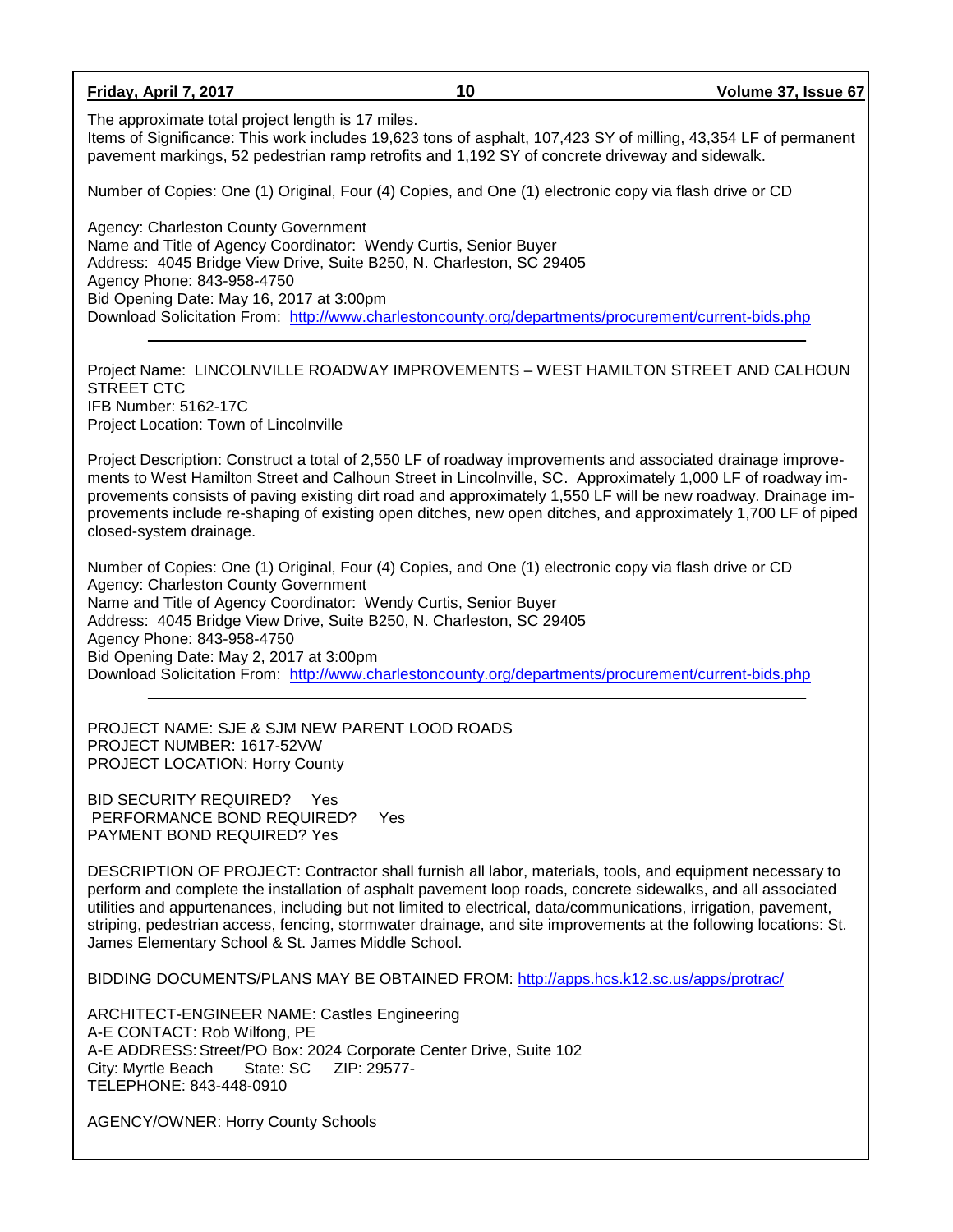| Friday, April 7, 2017                                                                                                                                                                                                                                                                                                                                                | 11<br>Volume 37, Issue 67                                                                                                                                                                                                                                                                                                                       |
|----------------------------------------------------------------------------------------------------------------------------------------------------------------------------------------------------------------------------------------------------------------------------------------------------------------------------------------------------------------------|-------------------------------------------------------------------------------------------------------------------------------------------------------------------------------------------------------------------------------------------------------------------------------------------------------------------------------------------------|
| AGENCY PROJECT COORDINATOR: Brian Sexton<br>ADDRESS: Street/PO Box: 335 Four Mile Road<br>State: SC<br>City: Conway<br>ZIP: 29526-<br>EMAIL: bsexton@horrycountyschools.net<br>TELEPHONE: 843-488-6902                                                                                                                                                               |                                                                                                                                                                                                                                                                                                                                                 |
| BID OPENING DATE: 4/25/2017<br>TIME: 3:00pm<br>Four Mile Road, Room B308, Conway, SC 29526                                                                                                                                                                                                                                                                           | PLACE: HCS Office of Procurement Services, 335                                                                                                                                                                                                                                                                                                  |
| <b>BID DELIVERY ADDRESSES:</b><br>HAND-DELIVERY:<br>Attn: Vicki Williams<br>Office of Procurement Services, Room B300<br>335 Four Mile Road, Conway, SC 29526                                                                                                                                                                                                        | <b>MAIL SERVICE:</b><br>Attn: Vicki Williams<br>HCS Office of Procurement Services, Room B300<br>PO Box 260005, Conway, SC 29528                                                                                                                                                                                                                |
| <b>PROJECT NAME: STI VISITOR CENTER RELOCATION</b><br>PROJECT NUMBER: CUP-4002242<br><b>PROJECT LOCATION: Clemson University Main Campus</b>                                                                                                                                                                                                                         |                                                                                                                                                                                                                                                                                                                                                 |
| <b>BID SECURITY REQUIRED?</b><br>Yes<br>PERFORMANCE BOND REQUIRED? Yes<br>PAYMENT BOND REQUIRED? Yes                                                                                                                                                                                                                                                                 | NOTE:<br>Contractor may be subject to a performance<br>appraisal at the close of the project.<br>CONSTRUCTION COST RANGE: \$500.000-\$1,000,000                                                                                                                                                                                                 |
| Center relocation.                                                                                                                                                                                                                                                                                                                                                   | DESCRIPTION OF PROJECT: Renovate first floor of the Strom Thurmond Institute to accommodate Visitor's                                                                                                                                                                                                                                           |
| BIDDING DOCUMENTS/PLANS MAY BE OBTAINED FROM:<br>http://www.clemson.edu/facilities/capital/projects#2                                                                                                                                                                                                                                                                |                                                                                                                                                                                                                                                                                                                                                 |
| communications with official plan holders & bidders WILL be via email or website posting.                                                                                                                                                                                                                                                                            | Bidders must obtain Bidding Documents/Plans from the above listed source(s) to be listed as an official plan<br>holder. Only those Bidding Documents/Plans obtained from the above listed source(s) are official. Bidders that<br>rely on copies of Bidding Documents/Plans obtained from any other source do so at their own risk. All written |
| All questions & correspondence concerning this Invitation shall be addressed to the A/E.<br>A/E NAME: Moseley Architects<br>A/E CONTACT: Stephanie Cooper<br>A/E ADDRESS: Street/PO Box: 11430 North Community House Rd. Gibson Building Suite 225<br>State: NC<br>ZIP: 28277-<br>City: Charlotte<br>EMAIL: scooper@moseleyarchitects.com<br>TELEPHONE: 704-540-3755 |                                                                                                                                                                                                                                                                                                                                                 |
| <b>AGENCY: Clemson University</b><br><b>AGENCY PROJECT COORDINATOR: Bryson Thomas</b><br>ADDRESS: Street/PO Box: 310 Klugh Avenue<br>City: Clemson<br>State: SC<br>ZIP: 29634-<br>EMAIL: tthoma2@clemson.edu<br>TELEPHONE: 864-986-1461<br>FAX: 864-656-0793                                                                                                         |                                                                                                                                                                                                                                                                                                                                                 |
| PRE-BID CONFERENCE: Yes<br>PRE-BID DATE: 4/18/2017<br>TIME: 2:00 PM<br>BID CLOSING DATE: 5/3/2017 TIME: 2:00 PM                                                                                                                                                                                                                                                      | <b>MANDATORY ATTENDANCE:</b><br>No<br>PLACE: 191 Old Greenville Highway, Clemson, SC 29634<br>PLACE: 191 Old Greenville Highway, Clemson, SC 29634                                                                                                                                                                                              |
|                                                                                                                                                                                                                                                                                                                                                                      |                                                                                                                                                                                                                                                                                                                                                 |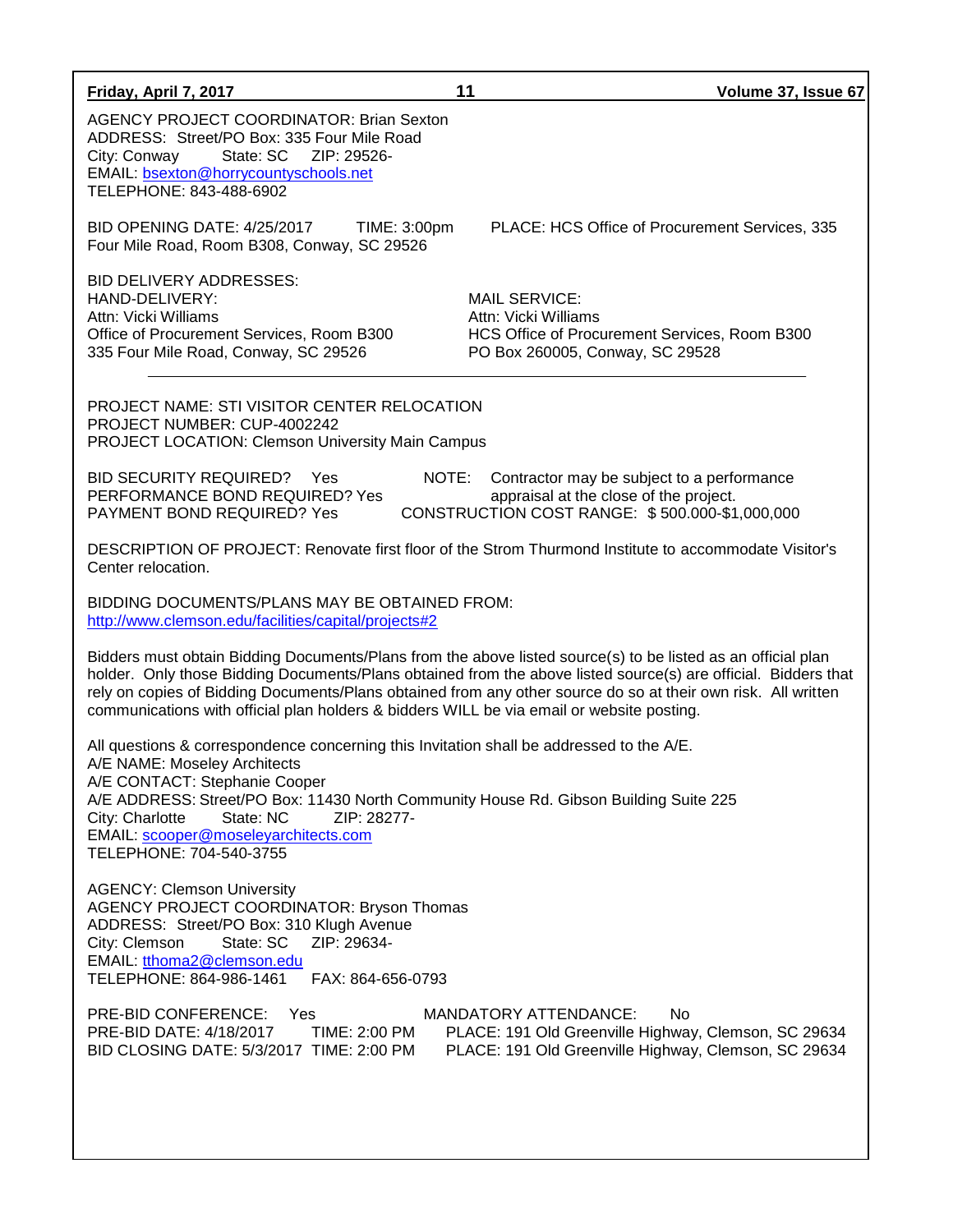| Friday, April 7, 2017                                                                                                                                                                                                                                                                                                                                                                                                                    | 12                                                                                 | Volume 37, Issue 67                            |
|------------------------------------------------------------------------------------------------------------------------------------------------------------------------------------------------------------------------------------------------------------------------------------------------------------------------------------------------------------------------------------------------------------------------------------------|------------------------------------------------------------------------------------|------------------------------------------------|
| <b>BID DELIVERY ADDRESSES:</b><br>Attn: Pat Crowther, P.E.<br>191 Old Greenville Highway, Gentry Hall<br>Clemson, SC 29634-5952                                                                                                                                                                                                                                                                                                          |                                                                                    |                                                |
| PROJECT NAME: FDHS ATHLETIC BUS PARKING IMPROVEMENTS<br>PROJECT NUMBER: 1617-22<br>PROJECT LOCATION: Fort Dorchester High, 8500 Patriot Blvd., Summerville, SC 29420                                                                                                                                                                                                                                                                     |                                                                                    |                                                |
| BID SECURITY REQUIRED? Yes<br>PERFORMANCE BOND REQUIRED? Yes<br>PAYMENT BOND REQUIRED? Yes                                                                                                                                                                                                                                                                                                                                               | CONSTRUCTION COST RANGE: \$95,000                                                  |                                                |
| DESCRIPTION OF PROJECT: Road and parking space prep and paving                                                                                                                                                                                                                                                                                                                                                                           |                                                                                    |                                                |
| BIDDING DOCUMENTS/PLANS MAY BE OBTAINED FROM: Rick Rogers at, rrogers@dorchester2.k12.sc.us                                                                                                                                                                                                                                                                                                                                              |                                                                                    |                                                |
| ARCHITECT-ENGINEER NAME: ADC Engineering<br>A-E CONTACT: Sebastian Davis<br>A-E ADDRESS: Street/PO Box: 1226 YEAMANS HALL ROAD<br>City: HANAHAN State: SC ZIP: 29410-<br>EMAIL: SebastianD@adcengineering.com<br>TELEPHONE: 843-566-0161<br>FAX: 843-566-0162<br><b>AGENCY/OWNER: Dorchester School District Two</b><br><b>AGENCY PROJECT COORDINATOR: Rick Rogers</b><br>ADDRESS: Street/PO Box: 164 McQueen Blvd.<br>City: Summerville |                                                                                    |                                                |
| EMAIL: rrogers@dorchester2.k12.sc.us<br>TELEPHONE: 843-871-2710                                                                                                                                                                                                                                                                                                                                                                          |                                                                                    |                                                |
| PRE-BID CONFERENCE: Yes<br>PRE-BID DATE: 4/13/2017<br>TIME: 1:00pm                                                                                                                                                                                                                                                                                                                                                                       | MANDATORY ATTENDANCE: Yes<br>PLACE: FDHS, 8500 Patriot Blvd. Summerville, SC 29420 |                                                |
| BID OPENING DATE: 4/20/2017<br>TIME: 2:00pm                                                                                                                                                                                                                                                                                                                                                                                              |                                                                                    | PLACE: 164 McQueen Blvd. Summerville, SC 29483 |
| <b>BID DELIVERY ADDRESSES:</b><br>Attn: Rick Rogers<br>164 McQueen Blvd.<br>Summerville, SC 29483                                                                                                                                                                                                                                                                                                                                        |                                                                                    |                                                |
| PROJECT NAME: HCS 2017 ROOF REPLACEMENT & REPAIR - FACILITIES, SOUTH CONWAY, AND<br><b>WHITTEMORE PARK</b><br>PROJECT NUMBER: 1617-13AH<br>PROJECT LOCATION: HCS Facilities Department, South Conway Elementary School, and Whittemore Park<br>Middle School                                                                                                                                                                             |                                                                                    |                                                |

BID SECURITY REQUIRED? Yes PERFORMANCE BOND REQUIRED? Yes PAYMENT BOND REQUIRED? Yes

DESCRIPTION OF PROJECT: The project involves built-up roof replacement and low slope metal coating at 3 different facilities within Horry County Schools. It is required that the roof replacement and recoating projects are surveyed, designed, and reviewed by the roofing manufacturer to ensure that the installed system meets the specified warranties.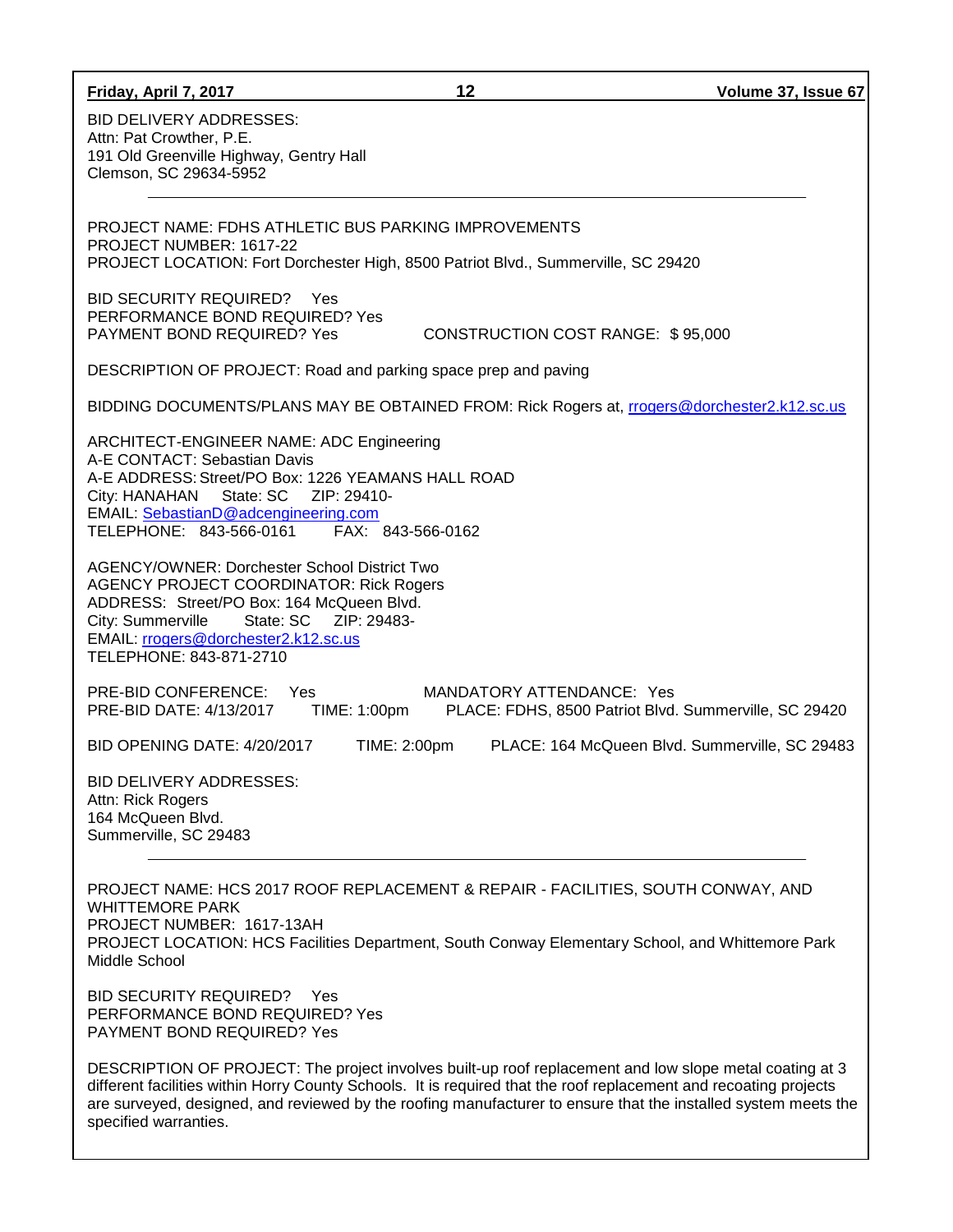| Friday, April 7, 2017                                                                                                                                                                                                                                   | 13                                                                         | Volume 37, Issue 67                 |
|---------------------------------------------------------------------------------------------------------------------------------------------------------------------------------------------------------------------------------------------------------|----------------------------------------------------------------------------|-------------------------------------|
| BIDDING DOCUMENTS/PLANS MAY BE OBTAINED FROM: http://apps.hcs.k12.sc.us/apps/protrac/                                                                                                                                                                   |                                                                            |                                     |
| <b>AGENCY/OWNER: Horry County Schools</b><br>AGENCY PROJECT COORDINATOR: Ara I. Heinz<br>ADDRESS: Street/PO Box: 335 Four Mile Rd/PO Box 260005<br>City: Conway<br>EMAIL: aheinz@horrycountyschools.net<br>TELEPHONE: 843-488-6930    FAX: 843-488-6945 |                                                                            |                                     |
| BID OPENING DATE: 5/2/2017                                                                                                                                                                                                                              | TIME: 3:00pm                                                               | PLACE: HCS District Office, Rm B308 |
| BID DELIVERY ADDRESSES:<br>HAND-DELIVERY:<br>Attn: Ara Heinz<br>335 Four Mile Rd., Rm. B300<br>Conway, SC 29526                                                                                                                                         | MAIL SERVICE:<br>Attn: Ara Heinz<br>PO Box 260005<br>Conway, SC 29528-6005 |                                     |

# **REPLACEMENT OF HVAC EQUIPMENT**

Anderson School District Two will receive sealed bids until 3:30pm, on May 2, 2017, at the District Office, 10990 Belton Honea Path Highway, Honea Path, South Carolina 29654, for Replacement of HVAC Equipment at Belton-Honea Path High School, Honea-Path, South Carolina. The project consists of replacing HVAC equipment on the roof on a rear portion of the building. New curbs will be required as well as electrical connections.

Drawings and specifications for the project were prepared by Craig, Gaulden and Davis, Inc., 19 Washington Park, Greenville, South Carolina 29601 (Tel: 864-242-0761; FAX: 864-501-9945). Mechanical Contractors licensed to do business in the State of South Carolina may obtain sets of bid documents for the project by contacting Kim Poole at Craig Gaulden Davis, Inc., [kpoole@cgdarch.com.](mailto:kpoole@cgdarch.com)

Bidders must be properly licensed under the laws governing their respective trades and be able to obtain insurance and bonds required for the Work. A Performance Bond, separate Labor and Material Payment Bond, and Insurance in a form acceptable to Owner will be required of the successful Bidder. Bid security shall be submitted with each bid in the amount of 5 percent of the bid amount. No bids may be withdrawn for a period of 60 days after opening of bids.

Owner reserves the right to reject any or all Bids, including without limitation, nonconforming, nonresponsive, unbalanced, or conditional Bids. Owner further reserves the right to reject the Bid of any bidder whom it finds, after reasonable inquiry and evaluation, to not be responsive. Owner may also reject the Bid of any bidder if Owner believes that it would not be in the best interest of the Project to make an award to that bidder. Owner also reserves the right to waive all informalities not involving price, time, or changes in the Work and to negotiate contract terms with the Successful Bidder.

Successful bidder shall begin the Work on receipt of the Notice to Proceed and shall complete the Work as stated in the Agreement. Work is subject to liquidated damages.

To be eligible for consideration, bids must comply with the laws of the State of South Carolina and the Procurement Code of Anderson School District Two and all conditions as set forth in the specifications. Bids will be required to remain open for acceptance or rejection by the Owner for sixty (60) days after the bid opening date. All other instructions concerning submission of a bid will be found in the "Instructions to Bidders", which is a part of the Contract Documents.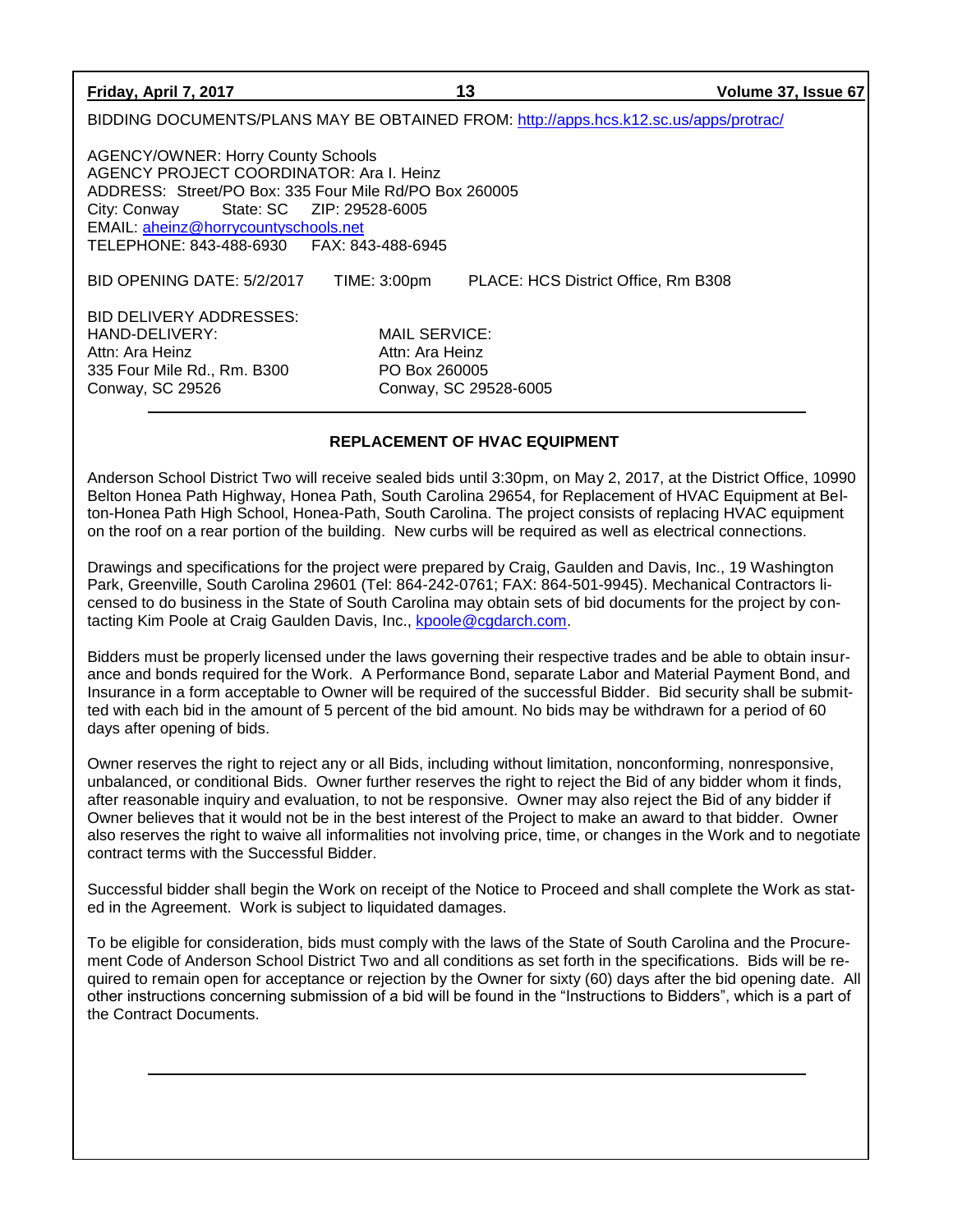| Friday, April 7, 2017                                                                                                                                                                                                                                                                                                                                                                                                                                                                              | 14                       | Volume 37, Issue 67                                                                                                                  |  |  |
|----------------------------------------------------------------------------------------------------------------------------------------------------------------------------------------------------------------------------------------------------------------------------------------------------------------------------------------------------------------------------------------------------------------------------------------------------------------------------------------------------|--------------------------|--------------------------------------------------------------------------------------------------------------------------------------|--|--|
| PROJECT NAME: WILLIAMS BRICE STADIUM - ADDING STAIR AT SECTION 10<br>PROJECT NUMBER: H27-Z341<br>PROJECT LOCATION: 1127 George Rogers Blvd., Columbia, SC 29208                                                                                                                                                                                                                                                                                                                                    |                          |                                                                                                                                      |  |  |
| <b>BID SECURITY REQUIRED?</b> Yes<br>PERFORMANCE BOND REQUIRED? Yes<br>PAYMENT BOND REQUIRED? Yes                                                                                                                                                                                                                                                                                                                                                                                                  | NOTE:                    | Contractor may be subject to a performance<br>appraisal at the close of the project.<br>CONSTRUCTION COST RANGE: \$190,000 - 210,000 |  |  |
| DESCRIPTION OF PROJECT: The project scope consists of the construction of a new exterior stair at the<br>southwest corner of the main concourse level of Williams Brice Stadium along with all associated engineering<br>components described in the construction document set. Small and minority business participation is encour-<br>aged. The single official site visit will occur directly following the pre-bid meeting.                                                                    |                          |                                                                                                                                      |  |  |
| BIDDING DOCUMENTS/PLANS MAY BE OBTAINED FROM: http://purchasing.sc.edu/<br>Bidders must obtain Bidding Documents/Plans from the above listed source(s) to be listed as an official plan<br>holder. Only those Bidding Documents/Plans obtained from the above listed source(s) are official. Bidders that<br>rely on copies of Bidding Documents/Plans obtained from any other source do so at their own risk.                                                                                     |                          |                                                                                                                                      |  |  |
| All questions & correspondence concerning this Invitation shall be addressed to the A/E.<br>A/E NAME: Goodwyn Mills Cawood<br>A/E CONTACT: Marc W. Warren, AIA LEED AP BD+C<br>A/E ADDRESS: Street/PO Box: 1320 Main Street, Suite 300<br>State: SC<br>ZIP: 29201-<br>City: Columbia<br>EMAIL: marc.warren@gmcnetwork.com<br>TELEPHONE: 803-724-1282                                                                                                                                               |                          |                                                                                                                                      |  |  |
| <b>AGENCY: University of South Carolina</b><br><b>AGENCY PROJECT COORDINATOR: Hatice Hikmet</b><br>ADDRESS: Street/PO Box: 743 Greene Street<br>City: Columbia<br>EMAIL: hikmeth@mailbox.sc.edu<br>TELEPHONE: 803-777-9994    FAX: 803-777-7334                                                                                                                                                                                                                                                    |                          |                                                                                                                                      |  |  |
| PRE-BID CONFERENCE:<br>Yes<br>PRE-BID DATE: 4/20/2017 TIME: 10:00am PLACE: 743 Greene Street, Columbia SC, Conference Rm 53<br>BID CLOSING DATE: 5/4/2017 TIME: 2:00pm PLACE: 743 Greene Street, Columbia SC, Conference Rm 53                                                                                                                                                                                                                                                                     | MANDATORY ATTENDANCE: No |                                                                                                                                      |  |  |
| <b>BID DELIVERY ADDRESSES:</b><br>Attn: Hatice Hikmet (BID ENCLOSED)<br><b>USC Facilities Management Center</b><br>743 Greene Street, Columbia SC, 29208                                                                                                                                                                                                                                                                                                                                           |                          |                                                                                                                                      |  |  |
| Equipment                                                                                                                                                                                                                                                                                                                                                                                                                                                                                          |                          |                                                                                                                                      |  |  |
| <b>Description:</b><br>DIESEL GENERATOR - TRANSFER SWITCH<br>Solicitation No.: 86521738<br>Delivery Point: Clemson, SC<br>Submit Offer By: 4/21/2017 11:00am<br><b>Purchasing Entity:</b><br>Shirley Alexander, Clemson University, Procurement and Business Services, Administra-<br>tive Services Bldg., 108 Perimeter Rd., Clemson, SC 29634<br>Download Solicitation From: Online solicitations only. Solicitations can be viewed at<br>https://clemson.ionwave.net/CurrentSourcingEvents.aspx |                          |                                                                                                                                      |  |  |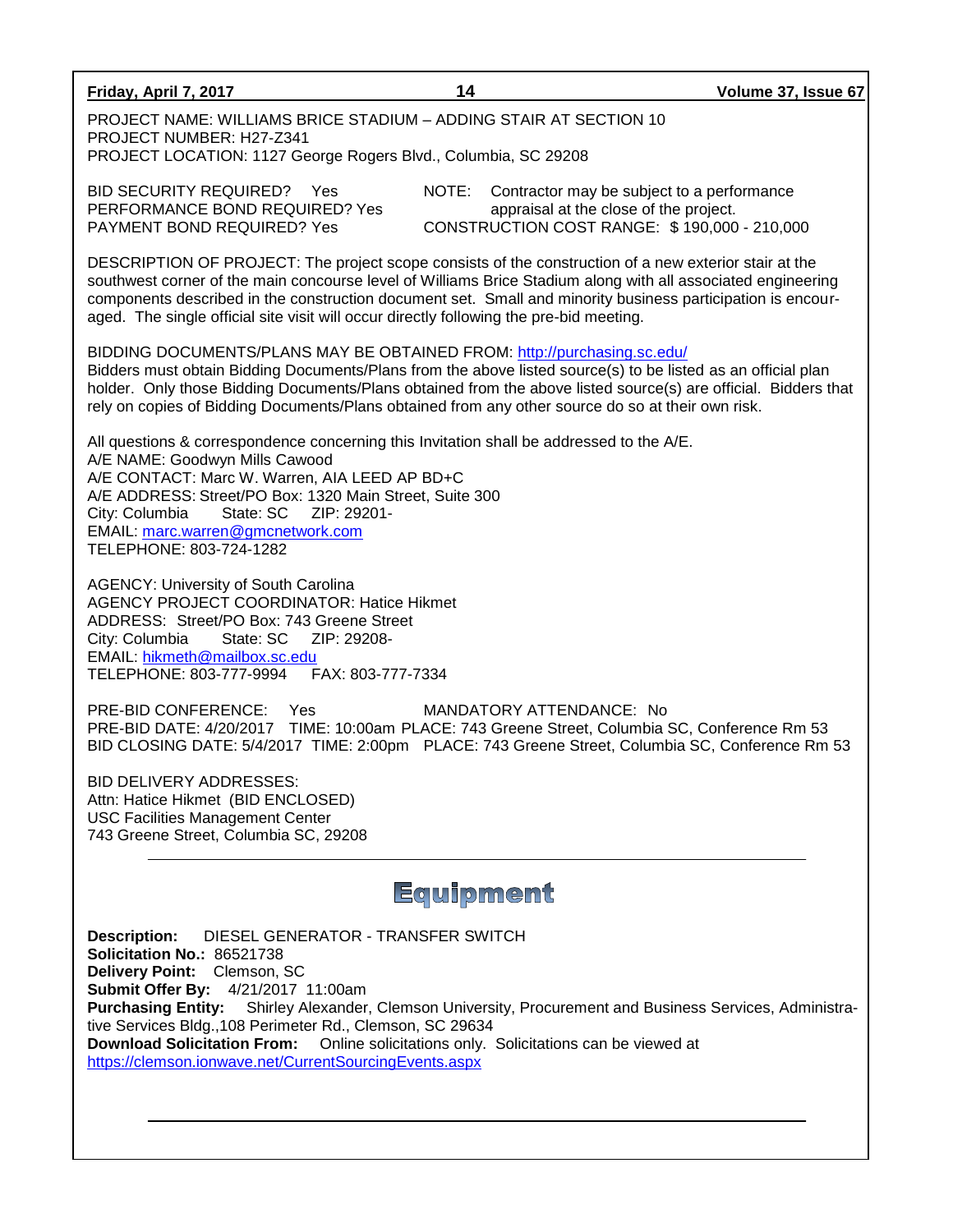| Friday, April 7, 2017                                                                          |                                                                                                                                                                                                                                                                                                                                                                                                    | 15                                                                                            | Volume 37, Issue 67 |
|------------------------------------------------------------------------------------------------|----------------------------------------------------------------------------------------------------------------------------------------------------------------------------------------------------------------------------------------------------------------------------------------------------------------------------------------------------------------------------------------------------|-----------------------------------------------------------------------------------------------|---------------------|
| <b>Description:</b>                                                                            | THE SCHOOL DISTRICT OF PICKENS COUNTY IS ACCEPTING QUOTES FOR TWO (2)<br>WALK-IN FREEZERS FOR HAGOOD ELEMENTARY AND WEST END ELEMENTARY<br>SCHOOLS.                                                                                                                                                                                                                                                |                                                                                               |                     |
|                                                                                                | Solicitation Number: 117-31-4-27<br>Mandatory Pre-Bid Meeting: The meeting will begin at 9:00am on April 19, 2017 at West End Elementary, 314<br>Pickens, SC 29671.                                                                                                                                                                                                                                | Pelzer Hwy, Easley, SC 29642. Then Hagood Elementary will be visited at 435 Sparks Lane,      |                     |
| Due Date/Time:                                                                                 | Deadline for Questions: April 20, 2017 before 10:00am. All questions should be emailed to KateWil-<br>son@pickens.k12.sc.us<br>April 27, 2017 at 10:00am                                                                                                                                                                                                                                           |                                                                                               |                     |
| Submit to:                                                                                     | trict of Pickens County, 1348 Griffin Mill Road, Easley, SC 29640                                                                                                                                                                                                                                                                                                                                  | School District of Pickens County, Attn: Kate Wilson, Coordinator of Procurement, School Dis- |                     |
| Inquiries:                                                                                     | KateWilson@pickens.k12.sc.us<br>Bid Requests: www.pickens.k12.sc.us; Departments; Procurement; and Solicitations & Awards; View & Print<br>Solicitation                                                                                                                                                                                                                                            |                                                                                               |                     |
| 2176                                                                                           | Description: BRIDGE CRANE AND HOIST SYSTEM - REBID<br>Solicitation Number: 5400013270<br>Submit Offer By: 04/17/2017 11:00am<br>Purchasing Agency: MIDLANDS TECHNICAL COLLEGE 1260 Lexington Drive West Columbia, SC 29170-                                                                                                                                                                        |                                                                                               |                     |
| <b>Buyer: Janice Bradford</b><br>Phone: 803-822-3212<br><b>Download Solicitation From:</b>     | Email: bradfordj@midlandstech.edu<br>http://webprod.cio.sc.gov/SCSolicitationWeb/solicitationAttachment.do?solicitnumber=5400013270                                                                                                                                                                                                                                                                |                                                                                               |                     |
| <b>Buyer: EMMETT KIRWAN</b><br>Email: KirwanEl@scdot.org<br><b>Download Solicitation From:</b> | <b>Description: TRUCK MOUNTED ASPHALT DISTRIBUTOR</b><br>Solicitation Number: 5400012978<br>Submit Offer By: 05/11/2017 2:30pm<br>Purchasing Agency: SCDOT Procurement Office 955 Park Street Room 101 Columbia, SC 29201-3959<br>http://webprod.cio.sc.gov/SCSolicitationWeb/solicitationAttachment.do?solicitnumber=5400012978                                                                   |                                                                                               |                     |
| <b>Delivery Point:</b><br><b>Download Solicitation From:</b>                                   | <b>Description:</b> PROVIDE FRIGIDAIRE BRAND WINDOW AIR CONDITIONER TO THE CITADEL<br><b>Solicitation No.: Bid 3124-JR-5/5/2017</b><br>Charleston, SC<br>Submit Offer By: 5/5/2017 3:00pm<br><b>Purchasing Entity:</b> The Citadel, Military College of South Carolina<br>Buyer: Jalorie Robinson, 843-953-5279<br>https://www.publicpurchase.com/gems/register/vendor/register?actionbtn=Register |                                                                                               |                     |
|                                                                                                |                                                                                                                                                                                                                                                                                                                                                                                                    | <b>ANDERSON COUNTY</b>                                                                        |                     |
|                                                                                                | Anderson County is accepting sealed bids for (1) 12 TON DUAL TANDEM PINTLE HITCH TRAILER, reference<br>#17-077. These bids must be received no later than Thursday, April 27, 2017 at 11:00am. Sealed bids are to<br>be returned to the Anderson County Purchasing Department, Room 115 of the Anderson County Historic Court-<br>house, 101 S. Main Street, Anderson, SC 29624.                   |                                                                                               |                     |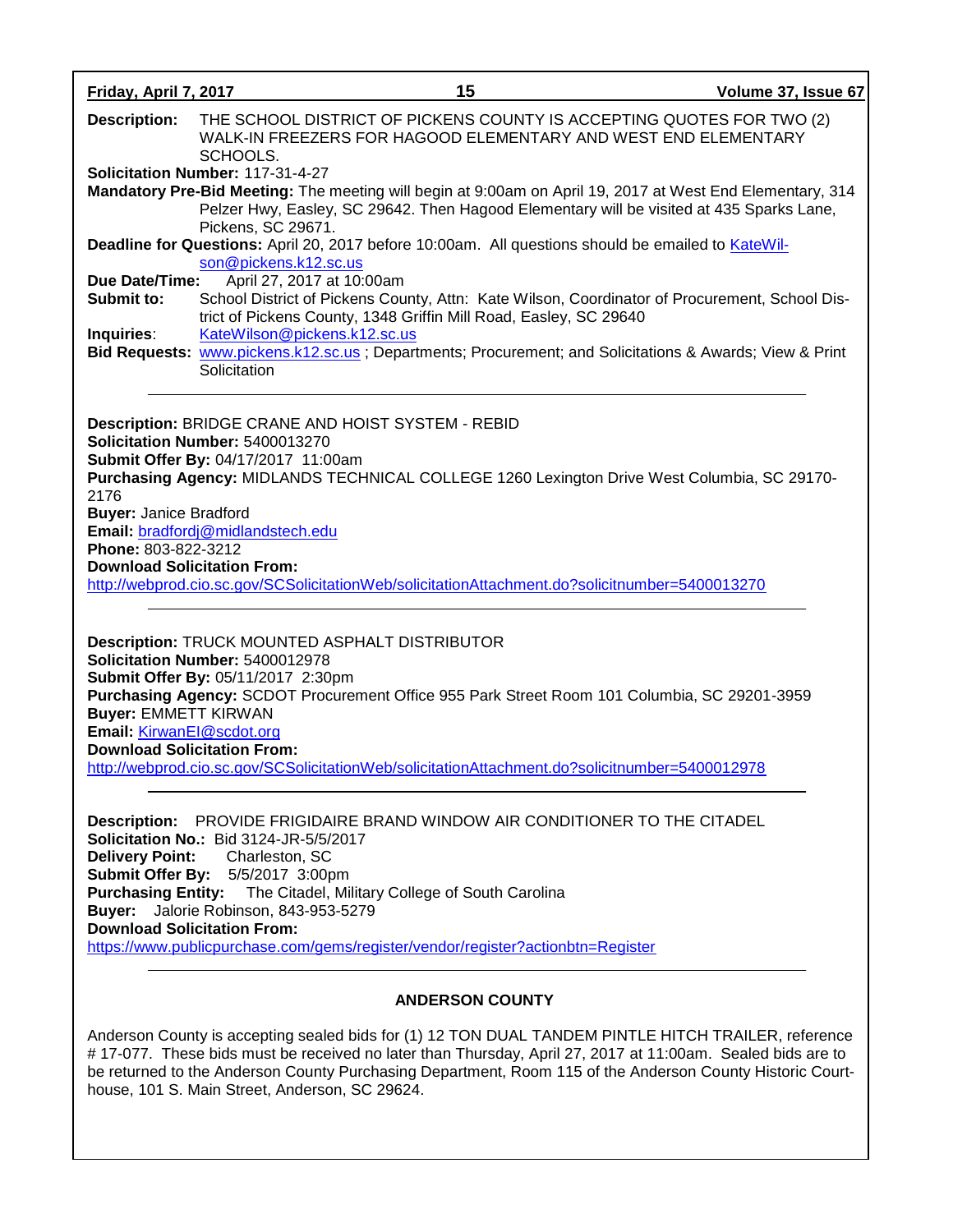| Friday, April 7, 2017 |  |
|-----------------------|--|
|                       |  |

**Friday, April 7, 2017 16 Volume 37, Issue 67**

Interested parties are to visit the Anderson County Website at [www.andersoncountysc.org](http://www.andersoncountysc.org/) under the Purchasing Department and click on the bid number. It will initiate an email to Purchasing to request information electronically.

# **HYDRAULIC SEWER JETTER**

The City of Clemson, SC accept sealed proposals for furnishing the following and bids will be received at the Utilities Department, 300 Cochran Road, Clemson, SC 29631 until 2:00pm, Thursday, April 20, 2017, at which time proposals will be publicly opened and read.

BID ITEM: One (1) Hydraulic Sewer Jetter Trailer Mounted, Including Options and Accessories for the Utilities Department.

> Bid Price F.O.B. Clemson Specify Delivery Submit Descriptive Literature

Proposals shall be submitted in writing and signed by the bidder or his duly authorized agent. Proposals shall be submitted in sealed envelopes, and marked on the outside with "PROPOSAL: Hydraulic Sewer Jetter Trailer Mounted, and with the bidder's name.

The City reserves the right to waive any formality or any informality in the process of awarding a bid. The City Of Clemson reserves the right to accept any bid, in whole or in part, and to reject any or all bids if it be deemed in the best interest of the City to do so.

**Description:** PATCH CABLES **Solicitation No.:** 1617-53 MJ **Submit Offer By:** 4/19/2017 3:30pm **Purchasing Entity:** Horry County Schools 335 Four Mile Rd. Conway, SC 29526 **Buyer:** Maurice Jackson, 843-488-6929 / [mjackson@horrycountyschools.net](mailto:mjackson@horrycountyschools.net) **Download Solicitation From:** <http://apps.hcs.k12.sc.us/apps/protrac/>

# **Information Technology**

**Description:** DATA VISUALIZATION SOFTWARE **Solicitation No.:** 2017-042 **Delivery Point:** Irmo, SC 29063 **Submit Offer By:** 4/21/2017 11:00am **Purchasing Entity:** School District Five of Lexington and Richland Counties, 1020 Dutch Fork Road, Irmo, SC 29063 **Buyer:** Lynda Robinson, 803-476-8140 / [D5bids@lexrich5.org](mailto:D5bids@lexrich5.org) **Download Solicitation From:** [www.lexrich5.org/Page/9173](http://www.lexrich5.org/Page/9173)

**Description:** SCJD- APC INROW COOLING SYSTEM **Solicitation Number:** 5400013103 **Submit Offer By:** 04/24/2017 3:00pm **Purchasing Agency:** SC Judicial Department 1220 Senate Street, Suite 101 Columbia, SC 29201 **Buyer:** JULIE BOLAND **Email:** [jboland@sccourts.org](mailto:jboland@sccourts.org) **Download Solicitation From:**  <http://webprod.cio.sc.gov/SCSolicitationWeb/solicitationAttachment.do?solicitnumber=5400013103>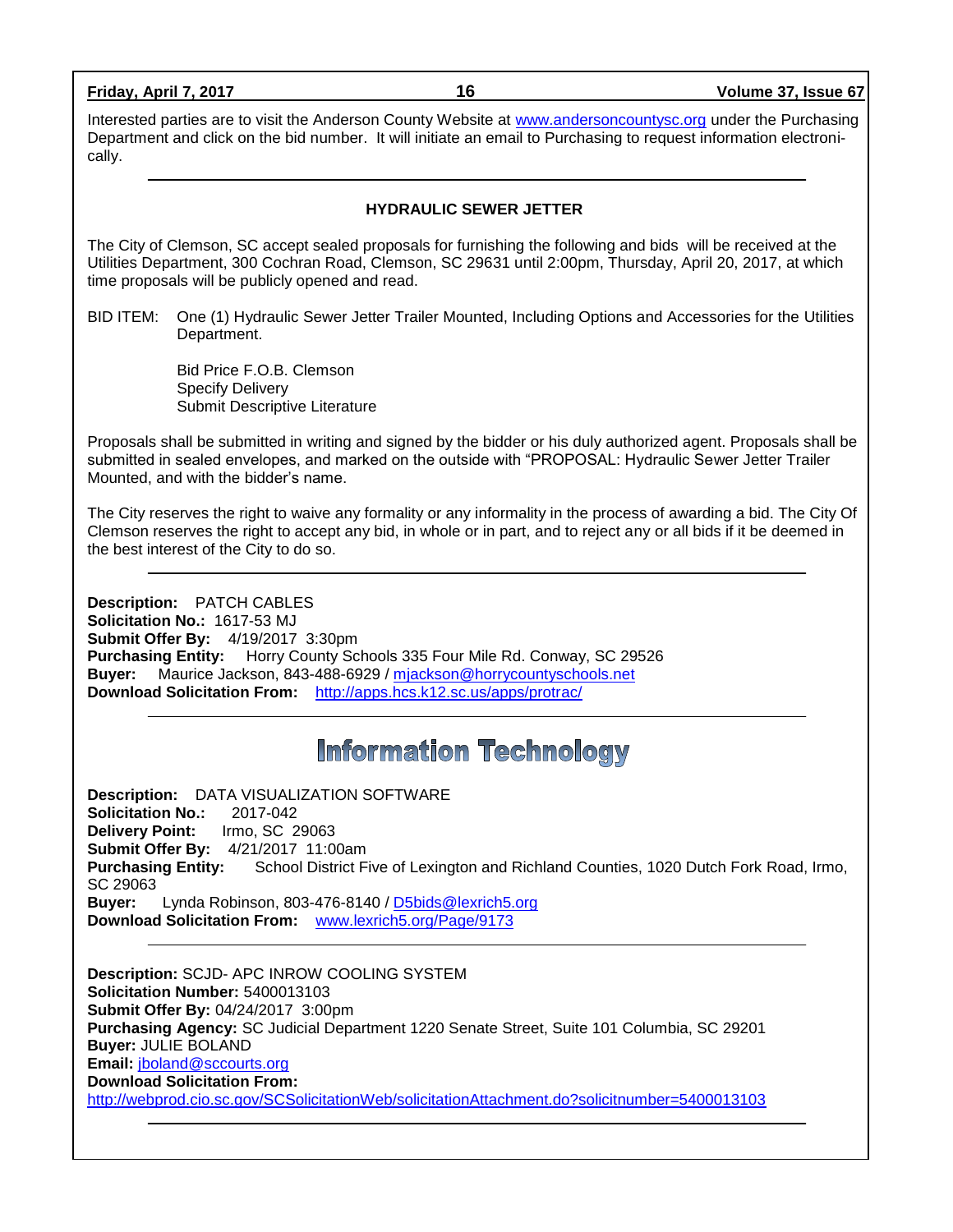**Friday, April 7, 2017 17 Volume 37, Issue 67**

**Description:** CHROMEBOOK CASES **Solicitation No.:** 2017-043 **Delivery Point:** Irmo, SC 29063 **Submit Offer By:** 4/20/2017 11:00am **Purchasing Entity:** School District Five of Lexington and Richland Counties, 1020 Dutch Fork Road, Irmo, SC 29063 **Buyer:** Lynda Robinson, 803-476-8140 / [D5bids@lexrich5.org](mailto:D5bids@lexrich5.org) **Direct Inquiries To:** [D5bids@lexrich5.org](mailto:D5bids@lexrich5.org) **Download Solicitation From:** [www.lexrich5.org/Page/9173](http://www.lexrich5.org/Page/9173)

**Description:** AUTODESK BUILDING DESIGN SUITE PREMIUM AND STANDARD 2017 GOVERNMENT MAINTENANCE PLAN **Solicitation No.:** USC-IFB-3119-JB **Submit Offer By:** 4/17/2017 2:00pm **Purchasing Entity:** University of South Carolina, 1600 Hampton Street, Suite 606, Columbia, South Carolina 29208 **Buyer:** Juaquana Brookins, 803-777-3596 / [jbrookin@fmc.sc.edu](mailto:jbrookin@fmc.sc.edu) **Download Solicitation From:** purchasing.sc.edu

**Description:** THE SCHOOL DISTRICT OF PICKENS COUNTY IS ACCEPTING QUOTES FOR TWO (2) JULIET 120 EMBOSSER, TWO (2) BRAILLIANT BI40 NA CELL BRAILLE DISPLAY, AND ONE (1) DUXBURY SOFTWARE NEW USER.

**Solicitation Number:** 117-29-5-4

**Deadline for Questions:** April 26, 2017 before 10:00am. All questions should be emailed to [KateWil](mailto:KateWilson@pickens.k12.sc.us)[son@pickens.k12.sc.us](mailto:KateWilson@pickens.k12.sc.us)<br>Due Date/Time: May 4, 2017 at 10:00

**Due Date/Time:** May 4, 2017 at 10:00am

**Submit to:** School District of Pickens County, Attn: Kate Wilson, Coordinator of Procurement, School District of Pickens County, 1348 Griffin Mill Road, Easley, SC 29640 **Inquiries:** [KateWilson@pickens.k12.sc.us](mailto:KateWilson@pickens.k12.sc.us)

**Bid Requests:** [www.pickens.k12.sc.us](http://www.pickens.k12.sc.us/) ; Departments; Procurement; and Solicitations & Awards; View & Print **Solicitation** 

**Description:** MICROSOFT OFFICE 365 (PLAN E5) CAMPUS LICENSE **Solicitation No.:** 17.43.JB.B **Delivery Point:** Charleston, SC 29401 **Submit Offer By:** 4/24/2017 3:00pm **Purchasing Entity:** College of Charleston, Procurement Office, Lightsey Center, Suite B-53, 160 Calhoun Street, Charleston, SC 29401 **Buyer:** John Burnette 843 953-5555, [burnettej1@cofc.edu](mailto:burnettej1@cofc.edu) **Download Solicitation From:** <http://ebid.cofc.edu/>

# Services

**Description:** MONITORING SERVICES POST DISASTER **Solicitation Number:** 5400013134 **Submit Offer By:** 06/01/2017 2:30pm **Purchasing Agency:** SCDOT Procurement Office 955 Park Street Room 101 Columbia, SC 29201-3959 **Buyer:** EMMETT KIRWAN **Email:** [KirwanEI@scdot.org](mailto:KirwanEI@scdot.org) **Download Solicitation From:**  <http://webprod.cio.sc.gov/SCSolicitationWeb/solicitationAttachment.do?solicitnumber=5400013134>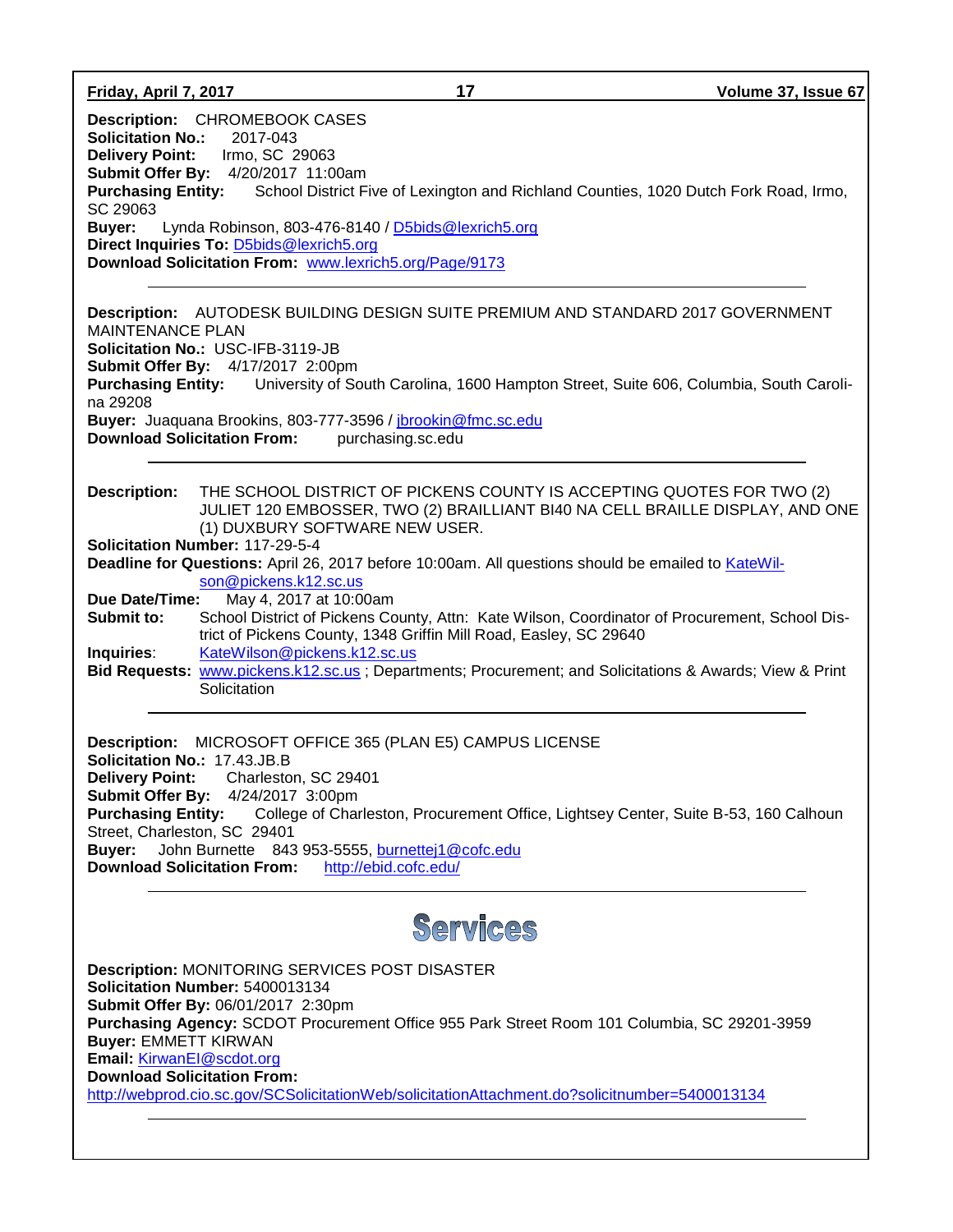**Friday, April 7, 2017 18 Volume 37, Issue 67 Description:** CHEMICAL WASTE REMOVAL **Solicitation Number:** 5400013258 **Submit Offer By:** 04/24/2017 10:00am **Purchasing Agency:** SC Department of Corrections 4420 Broad River Road Columbia, SC 29210 **Buyer:** BRITTANY DRIGGERS **Email:** [driggers.brittany@doc.state.sc.us](mailto:driggers.brittany@doc.state.sc.us) **Download Solicitation From:**  <http://webprod.cio.sc.gov/SCSolicitationWeb/solicitationAttachment.do?solicitnumber=5400013258> **Description:** HVAC REPLACEMENT AT COLLETON COUNTY MIDDLE SCHOOL WITH CARRIER UNITS **Solicitation No.:** BG-0406-2017 **Delivery Point:** Walterboro, SC **Pre-bid Conf.:** Mandatory. 4/18/2017 10:00am **Location:** Colleton County Middle School 1379 Tuskegee Airmen Drive Walterboro, SC 29488 **Submit Offer By:** 5/2/2017 10:00am **Purchasing Entity:** Colleton County School District, 213 N. Jefferies Blvd., Walterboro, SC 29488 **Buyer:** Kenny Blakeney, 843-782-4523 / [kblakeney@colletonsd.org](mailto:kblakeney@colletonsd.org)  **Direct Inquiries To:** Kenny Blakeney, 843-782-4523, [kblakeney@colletonsd.org,](mailto:kblakeney@colletonsd.org) and [smcrosby@colletonsd.org](mailto:smcrosby@colletonsd.org) Send questions no later than Tuesday, April 25, 2017 at 10:00am **Download Solicitation From:** [http://www.colletonsd.org/?DivisionID=14125&DepartmentID=14646&SubDepartmentID=8767&ToggleSideNav=](http://www.colletonsd.org/?DivisionID=14125&DepartmentID=14646&SubDepartmentID=8767&ToggleSideNav) **Description:** FIRE AND ALARM MONITORING **Solicitation No.:** BG04-07-2017 **Delivery Point:** Walterboro, SC **Pre-bid Conf.:** Non-mandatory. 4/18/2017 2:00pm **Location:** Buildings & Grounds 246 Beach Rd., Walterboro, SC 29488 **Submit Offer By:** 5/2/2017 10:15am **Purchasing Entity:** Colleton County School District, 213 N. Jefferies Blvd., Walterboro, SC 29488 **Buyer:** Kenny Blakeney, 843-782-4523 / [kblakeney@colletonsd.org](mailto:kblakeney@colletonsd.org)  **Direct Inquiries To:** Kenny Blakeney, 843-782-4523, [kblakeney@colletonsd.org](mailto:kblakeney@colletonsd.org) and [smcrosby@colletonsd.org](mailto:smcrosby@colletonsd.org) Send questions no later than Tuesday, April 25, 2017 at 10:00am **Download Solicitation From:** [http://www.colletonsd.org/?DivisionID=14125&DepartmentID=14646&SubDepartmentID=8767&ToggleSideNav=](http://www.colletonsd.org/?DivisionID=14125&DepartmentID=14646&SubDepartmentID=8767&ToggleSideNav) **Description:** PROVIDE THE CITADEL ATHLETIC DEPARTMENT WITH EVENT MANAGEMENT SERVICES AT THE CITADEL, MILITARY COLLEGE OF SC. **Solicitation No.:** Bid 3123-JR-5/8/2017 **Delivery Point:** Charleston, SC **Submit Offer By:** 5/8/2017 by COB **Purchasing Entity:** The Citadel, Military College of South Carolina **Direct Inquiries To:** Jalorie Robinson, 843-953-5279 **Download Solicitation From:** <https://www.publicpurchase.com/gems/register/vendor/register?actionbtn=Register> **Description:** MARKETING AND PR AGENCY FOR THE COLLEGE OF CHARLESTON'S MBA PROGRAM,

TERM CONTRACT **Solicitation No.:** 17.47.DB.P.T2 **Delivery Point:** Charleston, SC **Submit Offer By:** 4/25/2017 **Purchasing Entity:** College of Charleston, 66 George St., Charleston SC 29424 Buyer: Dustin Bennett, 843-953-9939, [bennettdj@cofc.edu](mailto:bennettdj@cofc.edu) **Download Solicitation From:** [http://ebid.cofc.edu](http://ebid.cofc.edu/) under "Current Bid Opportunities"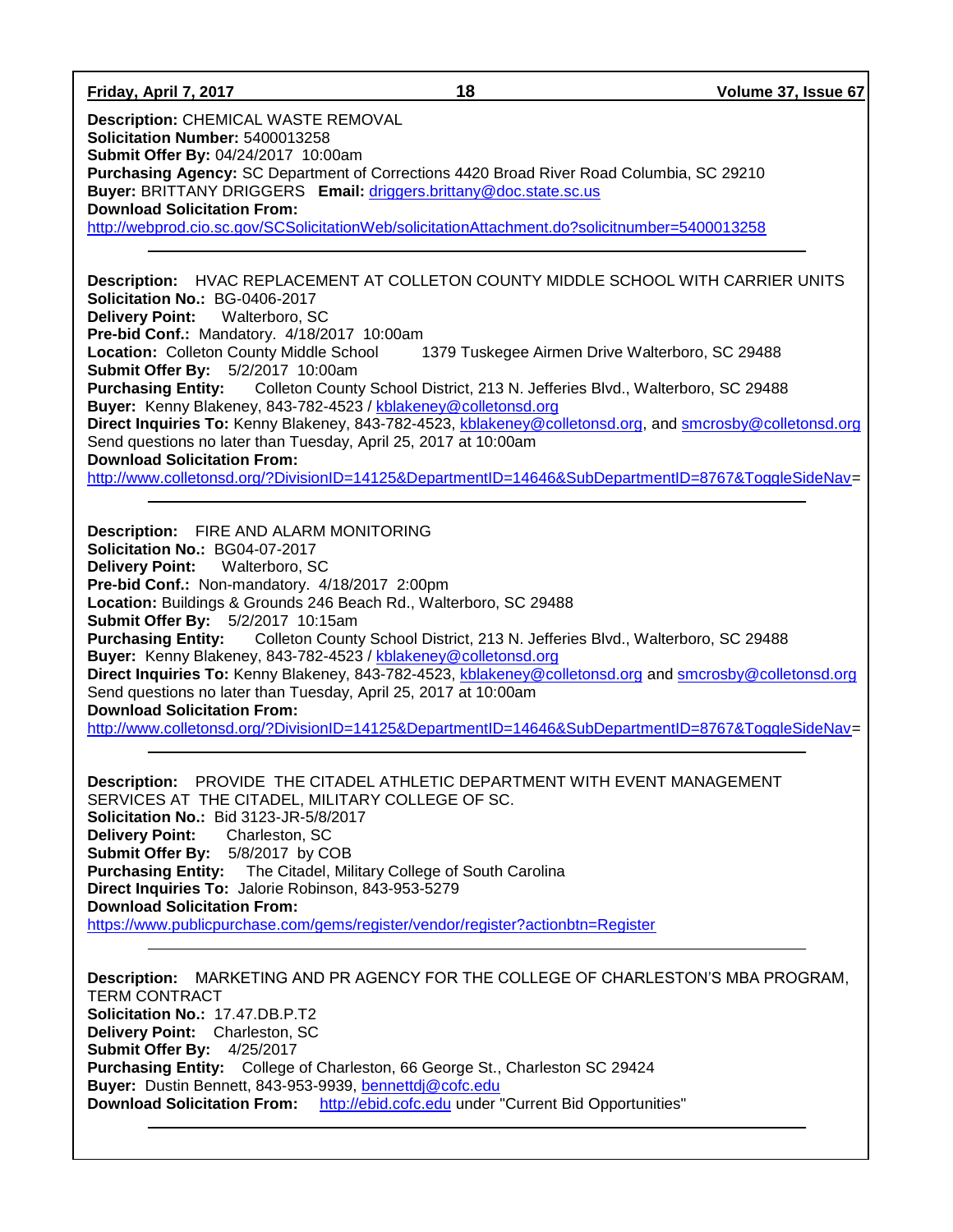# **Friday, April 7, 2017 19 Volume 37, Issue 67**

# **INDUSTRIAL REAL ESTATE BROKER SERVICES**

The County of Georgetown, South Carolina seeks a real estate firm with a national and international presence specializing in industrial real estate to provide services for property owned or otherwise controlled by Georgetown County Government. It is the intent of this RFP to have the successful broker/firm enter into a Professional Services Contract with the County to supply real estate services as outlined within the bid document. The County owns or maintains control of various properties solely for economic development purposes and sells or leases property in an effort to recruit companies that will create additional jobs for county residents and broaden the overall tax base. The firm is expected to meet the County's objective to sell individual parcels or buildings to entities that will grow and diversify the local economy. The real estate firm will be paid strictly on a commission basis and will be expected to work closely with the Economic Development Director, County Attorney, and/or the County's designated representative. Qualified offerors are invited to submit a bid in accordance with the requirements of this solicitation. Bid forms and requirements are contained in the on-line bid documents at [www.georgetowncountysc.org,](http://www.georgetowncountysc.org/) select "Bid Opportunities" from the Quick Links box on the home page.

Solicitation Number: Bid 17-023 Delivery Point: Various locations throughout Georgetown County

Opening Date/Time: Wednesday, April 26, 2017 at 2:30pm

Location: Georgetown County Historic Courthouse, Suite 239, (Purchasing Conference Room), 129 Screven Street, Georgetown, SC 29440.

Direct Inquiries To: Written questions only, please, must be faxed or e-mailed and will be responded to in written addendum form. Send to Nancy Silver, Senior Buyer, by Fax 843-545-3500, or by e-mail to [purch@gtcounty.org.](mailto:purch@gtcounty.org)

Buyer: Nancy Silver, 843-545-3076

# **ORANGEBURG COUNTY -- FY17-0502**

# **EMERGENCY SERVICES (EMS) DEPARTMENT COLLECTIONS AND BILLINGS SERVICES**

Orangeburg County Emergency Services (EMS) Department Collections and Billings Services Orangeburg County is soliciting proposals from qualified vendors for Collections and Billings for the Emergency Services (EMS) Department. The vendor shall provide all services necessary to receive and process patient billing and SC Debt Setoff collection. Proposals are due by or before May 2, 2017 by 11:00am. Late proposals will not be accepted. The proposal document and other information can be found at [www.orangeburgcounty.org](http://www.orangeburgcounty.org/) under the Procurement link – Solicitation FY17-0502. You may contact J. Shuler, Procurement Director if necessary at [jshuler@orangeburgcounty.org](mailto:jshuler@orangeburgcounty.org) or 803-533-6121. Orangeburg County has the right to reject or accept any/or all proposals.

# **RC-024-P-2017 -- COMMUNITY HOUSING DEVELOPMENT ORGANIZATIONS**

Richland County is requesting qualifications from organizations to assist in our Housing Development Program. Sealed qualifications clearly marked "RC-044-P-2017,Community Housing Development Organizations" shall be accepted by the Office of Procurement, located at 2020 Hampton Street, Suite 3064, Columbia, SC 29204- 1002, (located on the third floor) until 3:00pm, Tuesday January 2, 2018. Qualifications shall not be accepted after the above date and time.

Qualification packages may be obtained by emailing Richland County Procurement at [procurement@rcgov.us](mailto:procurement@rcgov.us) attention Brittany Flake, Buyer, Procurement & Contracting or by accessing our website in the Procurement section at: [http://www.rcgov.us/Government/Departments/BusinessOperations/Procurement.aspx.](http://www.rcgov.us/Government/Departments/BusinessOperations/Procurement.aspx)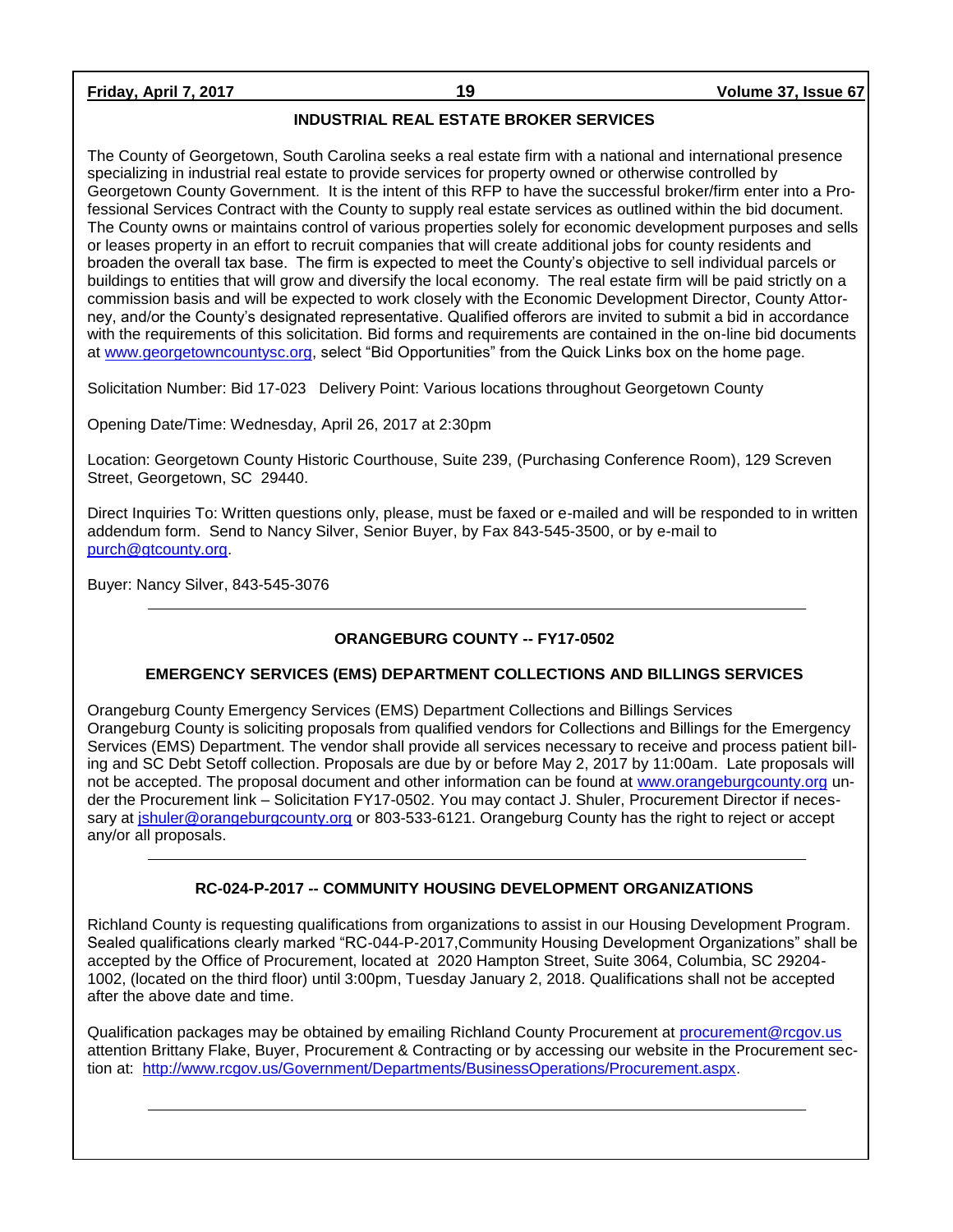**Friday, April 7, 2017 20 Volume 37, Issue 67**

# **INVITATION TO BID -- TOWN OF SUMMERVILLE**

The Town of Summerville is seeking competitive sealed bids for the collection and disposal of residential solid waste for the Town. Bid packages are available on the town's website [www.SummervilleSC.gov/rfp](http://www.summervillesc.gov/rfp) and/or at Summerville Town Hall located at 200 S. Main St. Summerville, SC 29483 M-F during normal business hours. Sealed bids will be accepted until 2:00pm on Thursday, June 1, 2017 at which time they will be opened and publicly read in the Annex Building 2nd Floor training room.

**Description:** FURNISH & INSTALL TRANE HEAT PUMP UNITS AT FORT MILL HIGH SCHOOL & FORT MILL MIDDLE SCHOOL **Solicitation No.:** 16-059

**Delivery Point:** Fort Mill High School R-Wing, 215 N. Highway 21 By-Pass, Fort Mill, SC 29715 and Fort Mill Middle School, 200 Springfield Parkway, Fort Mill, SC 29715

**Pre-bid:** Non-mandatory. 4/20/2017 10:00am

**Location:** Fort Mill Middle School, 200 Springfield Parkway, Fort Mill, SC 29715 (this will be the only opportunity to view the site)

**Submit Offer By:** 5/1/2017 10:00am

**Purchasing Entity:** Fort Mill School District, 2233 Deerfield Drive, Fort Mill, SC 29715 **Buyer:** Carla Schoenmaker, [schoenmakerc@fortmillschools.org](mailto:schoenmakerc@fortmillschools.org)

# **Supplies**

**Description:** FURNISH & DELIVER MISCELLANEOUS FIBER MATERIALS **Solicitation No.:** USC-RFQ-3111-MS **Delivery Point:** Columbia, SC **Submit Offer By:** 4/20/2017 5:00pm **Purchasing Entity:** University of South Carolina **Buyer:** Mac Stiles, 803-777-6718 / [mac.stiles@sc.edu](mailto:mac.stiles@sc.edu) **Download Solicitation From:** <http://purchasing.sc.edu/>

**Description:** BRIDGE S-19-39 OLD CHAPPELL FERRY RD. E **Solicitation Number:** 5400012766 **Submit Offer By:** 04/28/2017 2:30pm **Purchasing Agency:** SCDOT Procurement Office 955 Park Street Room 101 Columbia, SC 29201-3959 **Buyer:** RICHARD EDMONDSON **Email:** [edmondsonr@scdot.org](mailto:edmondsonr@scdot.org) **Download Solicitation From:**  <http://webprod.cio.sc.gov/SCSolicitationWeb/solicitationAttachment.do?solicitnumber=5400012766>

**Description:** BRIDGE S-30-480 CLEVE KNIGHT RD. LAURENS **Solicitation Number:** 5400012765 **Submit Offer By:** 04/28/2017 2:30pm **Purchasing Agency:** SCDOT Procurement Office 955 Park Street Room 101 Columbia, SC 29201-3959 **Buyer:** RICHARD EDMONDSON **Email:** [edmondsonr@scdot.org](mailto:edmondsonr@scdot.org) **Download Solicitation From:**  <http://webprod.cio.sc.gov/SCSolicitationWeb/solicitationAttachment.do?solicitnumber=5400012765>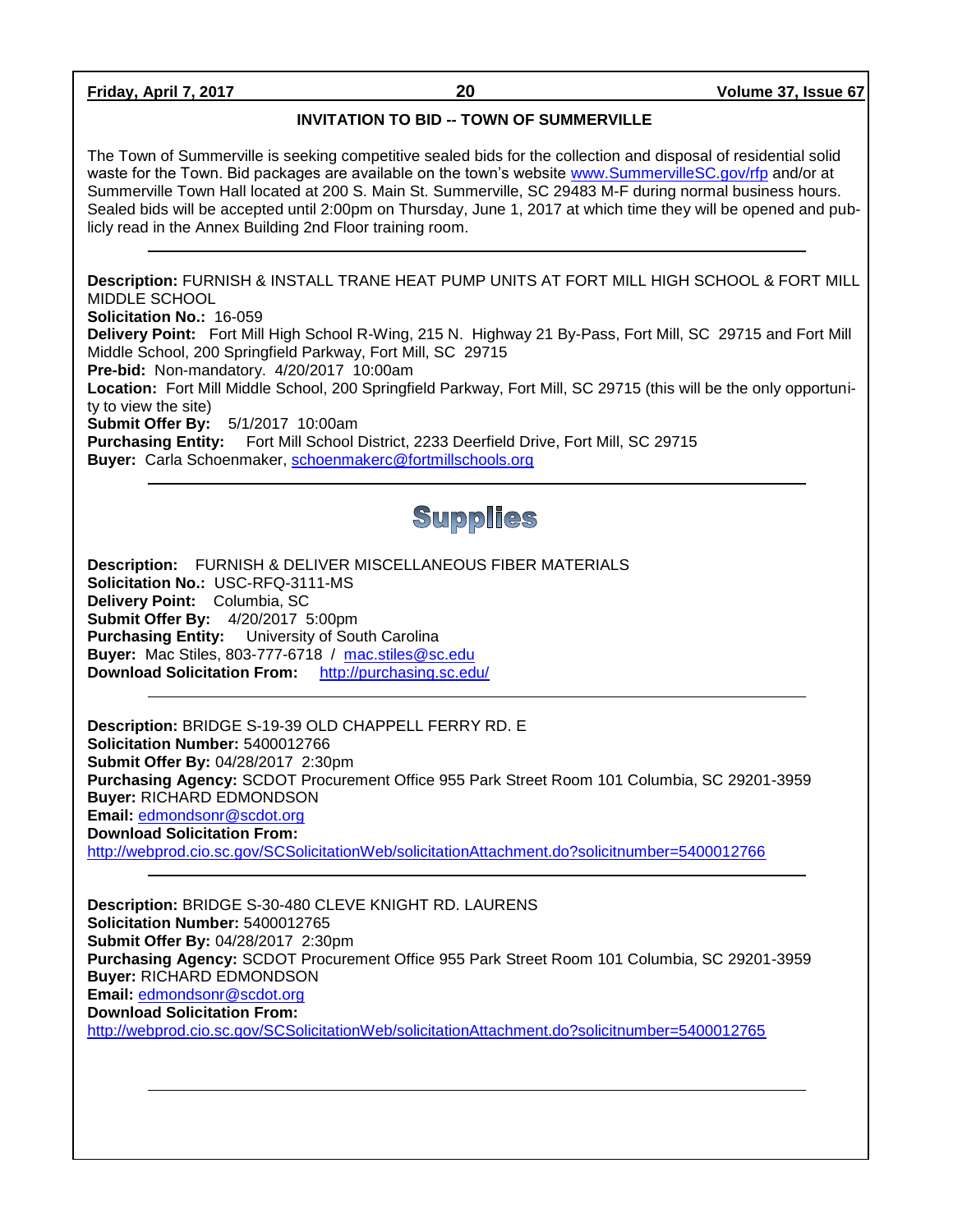**Friday, April 7, 2017 21 Volume 37, Issue 67 Description:** UNIFORMS FOR STATE PARK SERVICE **Solicitation Number:** 5400012882 **Submit Offer By:** 05/09/2017 3:00pm **Purchasing Agency:** SC Dept. Parks, Recreation & Tourism 1205 Pendleton Street, Room 517 Columbia, SC 29201 **Buyer:** JAMES JACKSON **Email:** [Jjackson@scprt.com](mailto:Jjackson@scprt.com) **Phone:** 803-734-1302 **Download Solicitation From:**  <http://webprod.cio.sc.gov/SCSolicitationWeb/solicitationAttachment.do?solicitnumber=5400012882>

**Description:** RAG CLEANING AND REPLACEMENT **Solicitation Number:** 5400013256 **Submit Offer By:** 04/25/2017 10:00am **Purchasing Agency:** SC Department of Corrections 4420 Broad River Road Columbia, SC 29210 **Buyer:** BRITTANY DRIGGERS **Email:** [driggers.brittany@doc.state.sc.us](mailto:driggers.brittany@doc.state.sc.us) **Download Solicitation From:**  <http://webprod.cio.sc.gov/SCSolicitationWeb/solicitationAttachment.do?solicitnumber=5400013256>

# *REVERSE AUCTION*

**Description:** LAMPS & BALLASTS

**Solicitation Number:** 5400013113

**Pre-proposal:** 4/14/2017 10:00am

**Location:** Materials Management Office, 1201 Main Street Suite 600, Columbia, SC 29201 **Submit Solicitation Response By:** 04/28/2017 11:00am See link below for additional deadlines. **Purchasing Agency:** SFAA, Div. of Procurement Services, MMO 1201 Main Street, Suite 600 Columbia, SC 29201

**Buyer:** STACY GREGG **Download Solicitation From:** 

<http://webprod.cio.sc.gov/SCSolicitationWeb/solicitationAttachment.do?solicitnumber=5400013113>

# **YORK COUNTY -- NOTICE OF BID 2435**

York County is seeking sealed bids for the purchase of 13,500 (+or-) tons of macadam base materials loaded into trucks furnished by York County. Direct any questions concerning this bid to Bryant Cook, Purchasing Manager, Email: [Bryant.cook@yorkcountygov.com.](mailto:Bryant.cook@yorkcountygov.com) A voluntary Pre-Bid meeting will be held at 11:00am on Tuesday, April 25, 2017 in Room 110, Agricultural Bldg., 6 S Congress St., York, SC 29745. Bids will be received in the York County Purchasing Department, Room 114, 6 S Congress St., York, SC 29745 until 11:00am Wednesday, May 10, 2017, at which time said bids will publicly opened. This bid is listed on the York County Purchasing web site at [www.yorkcountygov.com/purchasing.](http://www.yorkcountygov.com/purchasing)

**Description:** PROVIDE THE CITY WITH VARIOUS BANNERS FOR THE 2017 UCI BMX WORLD CHAMPIONSHIPS. **Solicitation No.:** PUR854 **Delivery Point:** Rock Hill, SC **Submit Offer By:** 4/27/2017 3:00pm **Purchasing Entity:** City of Rock Hill Operations Center Purchasing Office, 757 S. Anderson Rd., Building 103, Rock Hill, SC 29730 **Buyer:** Tracy Smith, Performance Manager, 803-329-5551 or email: [tracy.smith@cityofrockhill.com](mailto:tracy.smith@cityofrockhill.com) **Download Solicitation From:** [www.cityofrockhill.com](http://www.cityofrockhill.com/)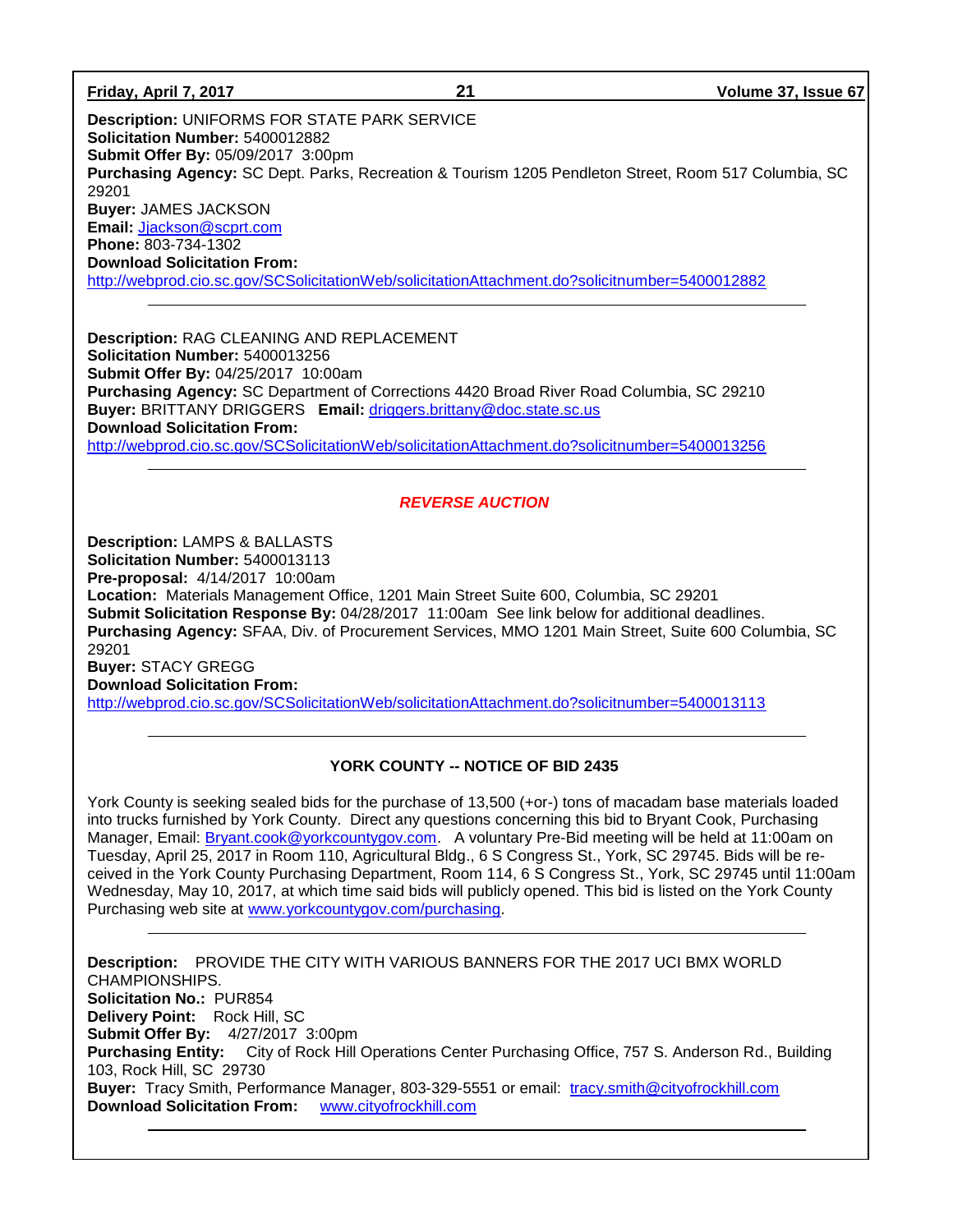## **Friday, April 7, 2017 22 Volume 37, Issue 67**

**Description:** PROVIDE THE CITY WITH VARIOUS FLAGS FOR THE 2017 UCI BMX WORLD CHAMPIONSHIPS **Solicitation No.:** PUR855 **Delivery Point:** Rock Hill, SC **Submit Offer By:** 4/27/2017 3:30pm **Purchasing Entity:** City of Rock Hill Operations Center Purchasing Office, 757 S. Anderson Rd., Building 103, Rock Hill, SC 29730 **Direct Inquiries To:** Tracy Smith, 803-329-5551 or email: [tracy.smith@cityofrockhill.com](mailto:tracy.smith@cityofrockhill.com) **Download Solicitation From:** [www.cityofrockhill.com](http://www.cityofrockhill.com/)

# Intent To Sole Source

# **COLLEGE OF CHARLESTON**

Description: CofC intends to sole source Keiser Corporation Pneumatic Weight Room Equipment.

The College is looking for a supplier of Pneumatic Power Racks and various Pneumatic fitness machines. All equipment is to allow the user to change resistance at any time during the exercise. Resistance adjustments in 1/10lb increments at any time with the push of a button. The equipment to have large digital displays that counts repetitions, measure peak power in watts and can also measure a percentage of peak power in every repetition. Power racks have foot pedals at the bottom of rack for adjusting resistance which allows the lifter to change resistance by themselves while inside the rack.

Pneumatic attachment to fit over accessories (Olympic bar, vest, pulley handles etc.) Example would be using an Olympic Bar attached to pneumatics and free weight at the same time. Racks to have Assisted Pneumatic Pull-Up Cables to enable work without a spotter.

The compressor to have a backup motor/provide a filter for clean air/also dry the air before sending to each machine.

The notice of intent to Sole Source is to determine the availability of vendors able to provide the requested equipment. All information submitted should support the vendors capability to provide the product required and must meet or exceed requirements. Please send responses via e-mail in pdf or Microsoft word format to College of Charleston, Attn: Lew SanFelice, [sanfelicel@cofc.edu.](mailto:sanfelicel@cofc.edu) The contact deadline is 6/14/2017 by 1:00pm.

# **Cooperative Purchasing Notices**

# **MEDICAL MATERIALS AND SUPPLIES**

**Description:** PHARMACEUTICALS, OVER-THE-COUNTER (OTC) PRODUCTS, VACCINES, MEDICAL SUPPLIES, DENTAL SUPPLIES, NUTRITIONALS, CONTAINERS & VIALS, RETURNED GOODS PROCESSING, DRUG TESTING, PRIME VENDOR / DISTRIBUTOR, & INVOICE AUDITING SERVICES

STATEWIDE TERM CONTRACTS – STATE OF SOUTH CAROLINA

The State of South Carolina currently participates with more than 40 other states & various political subdivisions in a cooperative purchasing agreement with the Minnesota Multi-State Contracting Alliance for Pharmaceuticals (MMCAP). The Alliance issues solicitations for the goods & services referenced above at various times throughout the year Interested SC vendors may obtain a copy of MMCAP solicitations from the MMCAP website, [www.mmcap.org.](http://www.mmcap.org/) From the home page, click on "Vendors & RFPs," then click on "Open RFPs" (link is in the left margin). Click on the applicable RFP link. As a MMCAP member State, the State of South Carolina is a party of interest in all MMCAP solicitations & currently participates in several of the resulting contracts. The State may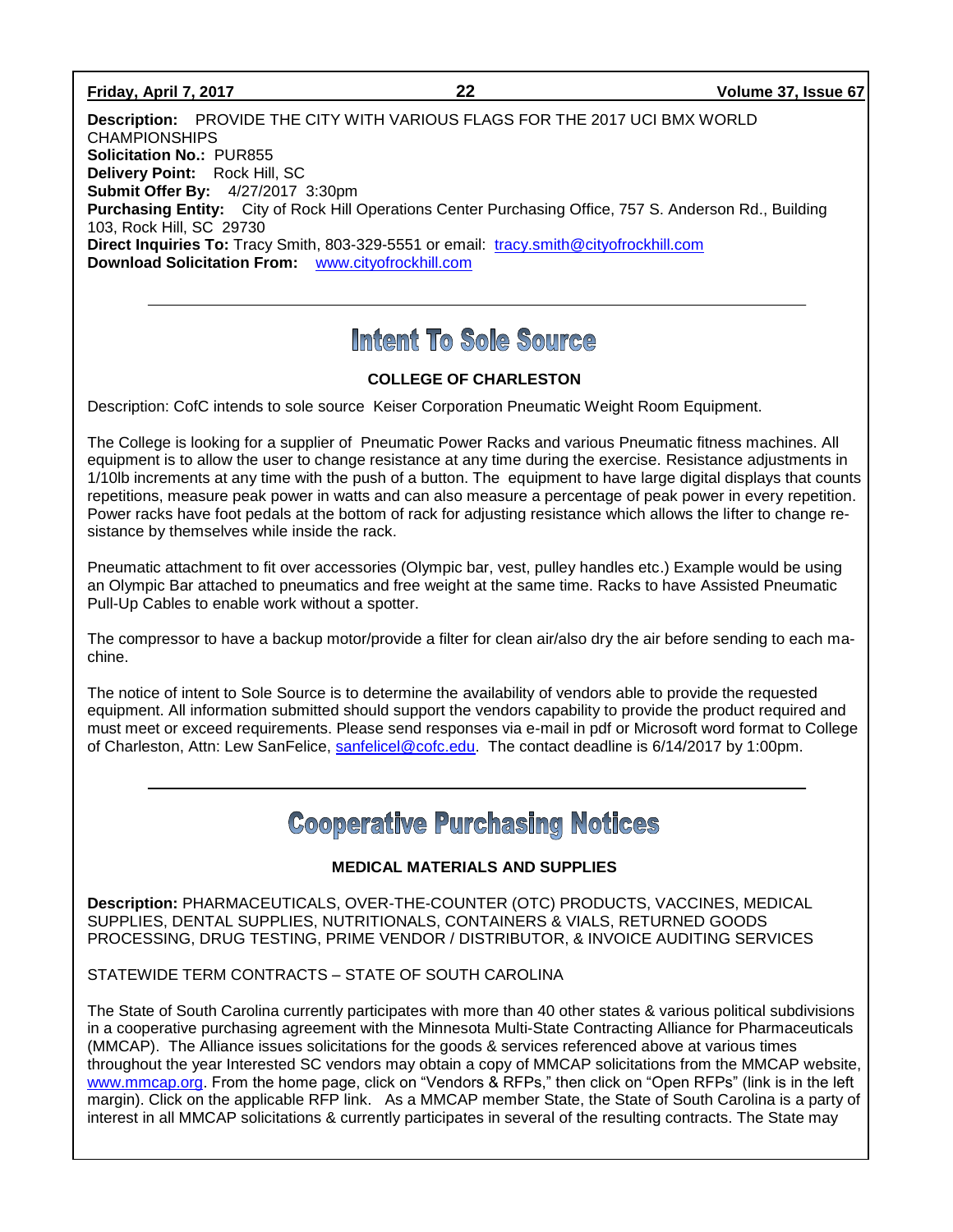elect to participate in additional MMCAP contracts or discontinue participation in select contracts at any time based on the State's best interest. South Carolina vendors may send their questions or comments regarding this matter to Patricia Bode, Procurement Manager, [pbode@mmo.sc.gov.](mailto:pbode@mmo.sc.gov)



**MANCHESTER STATE FOREST**

Sealed lump sum bids will be accepted until 11:00am April 20, 2017, by Manchester State Forest, 6740 Headquarters Road, Wedgefield, SC, for the sale of approximately 720 tons of pine pulpwood, 495 tons of pine chipn-saw, 5,946 tons of pine saw timber, 477 tons hardwood pulpwood, and 650 tons hardwood saw timber on approximately 163 acres.

For further information, contact James Douglas, Forest Director or Ben Kendall, Asst. Forest Director at 803- 494-8196. Information also available at [www.state.sc.us/forest/bsales.htm.](http://www.state.sc.us/forest/bsales.htm)

# **SCBO Notices**

# **SOUTH CAROLINA ASSOCIATION OF GOVERNMENTAL PURCHASING OFFICIALS**

SCAGPO is currently registering members and vendors for our Annual Professional Development Forum & Trade Show currently scheduled for November 15-17, 2017. Pre-Forum events begin on Tuesday November 14, 2017. Historically, vendor participants have met and networked with over 200 Public Procurement professionals from State and Local Government entities through our Vendor Trade Show, Networking Socials, and complimentary educational sessions. This year's event will occur at the Myrtle Beach Marriott Resort & Spa. Registration and hotel information is available on our website: [http://scagpo.org/meetinginfo.php?id=53&ts=1487195123.](http://scagpo.org/meetinginfo.php?id=53&ts=1487195123)

This event is a favorite for many of our vendors. Please review previous meeting information for information on previous events.

# **PUBLIC NOTICE OF APPLICATION DEVELOPMENT**

The Lieutenant Governor's Office on Aging will be developing a custom built financial and client services tracking application. The legislature has appropriated funds for the project.

The system will be used for to capture and track data on clients, services provided to the clients, the costs of those services, contacts, and case management. The data will be used for Federal and state reporting, program monitoring, and as verification for financial reimbursement.

Individuals will be hired through the South Carolina IT Temp procurement contract. Information on the contract can be found at [http://webprod.cio.sc.gov/SCSolicitationWeb/contractSearch.do?solicitnumber=5400008056.](http://webprod.cio.sc.gov/SCSolicitationWeb/contractSearch.do?solicitnumber=5400008056)

## **VENDORS, DON'T NEGLECT TO CHECK THE STATE'S FIXED PRICE BIDS**

If authorized by the original solicitation, the State may use "competitive fixed price bidding" to create procurements with an open response date. These fixed price bids are advertised in SCBO once, but the solicitation may provide for bids to be accepted continuously or periodically during the contract term. The link below takes you to a listing of all open solicitations conducted by the central purchasing office using the competitive fixed pricing bidding rules: <https://procurement.sc.gov/vendor/contract-opps/fixes-price-bids-ss>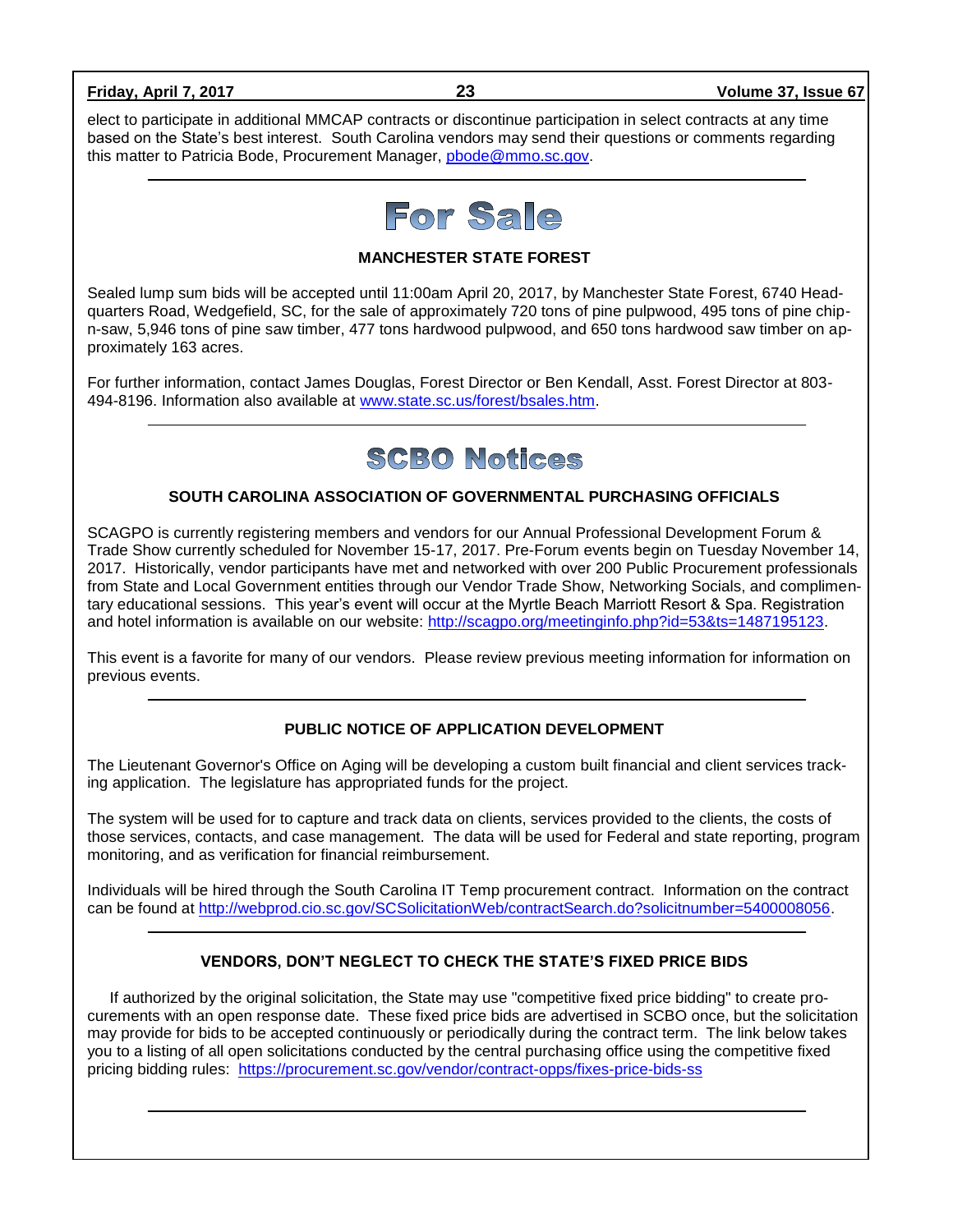**Friday, April 7, 2017 24 Volume 37, Issue 67**

# **INSPECTOR GENERAL'S FRAUD HOTLINE**

(State Agency fraud only)

1-855-723-7283 / [http://oig.sc.gov](http://oig.sc.gov/)

**The State Fiscal Accountability Authority's Division of Procurement Services** 

**currently has an opening:**

[Eng/Engineer Associate IV -](http://agency.governmentjobs.com/sc/default.cfm?action=viewJob&jobID=1632757&hit_count=yes&headerFooter=1&promo=0&transfer=0&WDDXJobSearchParams=%3CwddxPacket%20version%3D%271%2E0%27%3E%3Cheader%2F%3E%3Cdata%3E%3Cstruct%3E%3Cvar%20name%3D%27TRANSFER%27%3E%3Cstring%3E0%3C%2Fstring%3E%3C%2Fvar%3E%3Cvar%20name%3D%27CATEGORYID%27%3E%3Cstring%3E-1%3C%2Fstring%3E%3C%2Fvar%3E%3Cvar%20name%3D%27FIND_KEYWORD%27%3E%3Cstring%3E%3C%2Fstring%3E%3C%2Fvar%3E%3Cvar%20name%3D%27PROMOTIONALJOBS%27%3E%3Cstring%3E0%3C%2Fstring%3E%3C%2Fvar%3E%3C%2Fstruct%3E%3C%2Fdata%3E%3C%2FwddxPacket%3E) click to view

# **SCBO Ad Templates**

**Copy these shortcuts for quick, hassle-free ad composition and mail them to [scbo@mmo.sc.gov.](mailto:scbo@mmo.sc.gov)** 

**Universal Form (suitable for most advertisements)**

**Description: Solicitation No.: Delivery Point: Submit Offer By: Purchasing Entity: Buyer: Direct Inquiries To: Download Solicitation From:**

## **Construction Form (State agencies must use OSE Form 310)**

**Project Name: Project Number: Project Location: Bid Security Required: Performance Bond Required: Payment Bond Required: Construction Cost Range: Description of Project: Bidding Documents / Plans May Be Obtained From: Plan Deposit: In Addition To The Above Official Source(s) Bidding Documents / Plans Are Also Available At: Architect/Engineer: A/E Contact: A/E Address: A/E E-mail: A/E Telephone: A/E Fax: Agency/Owner: Name & Title of Agency Coordinator: Address: E-mail: Telephone: Fax:**